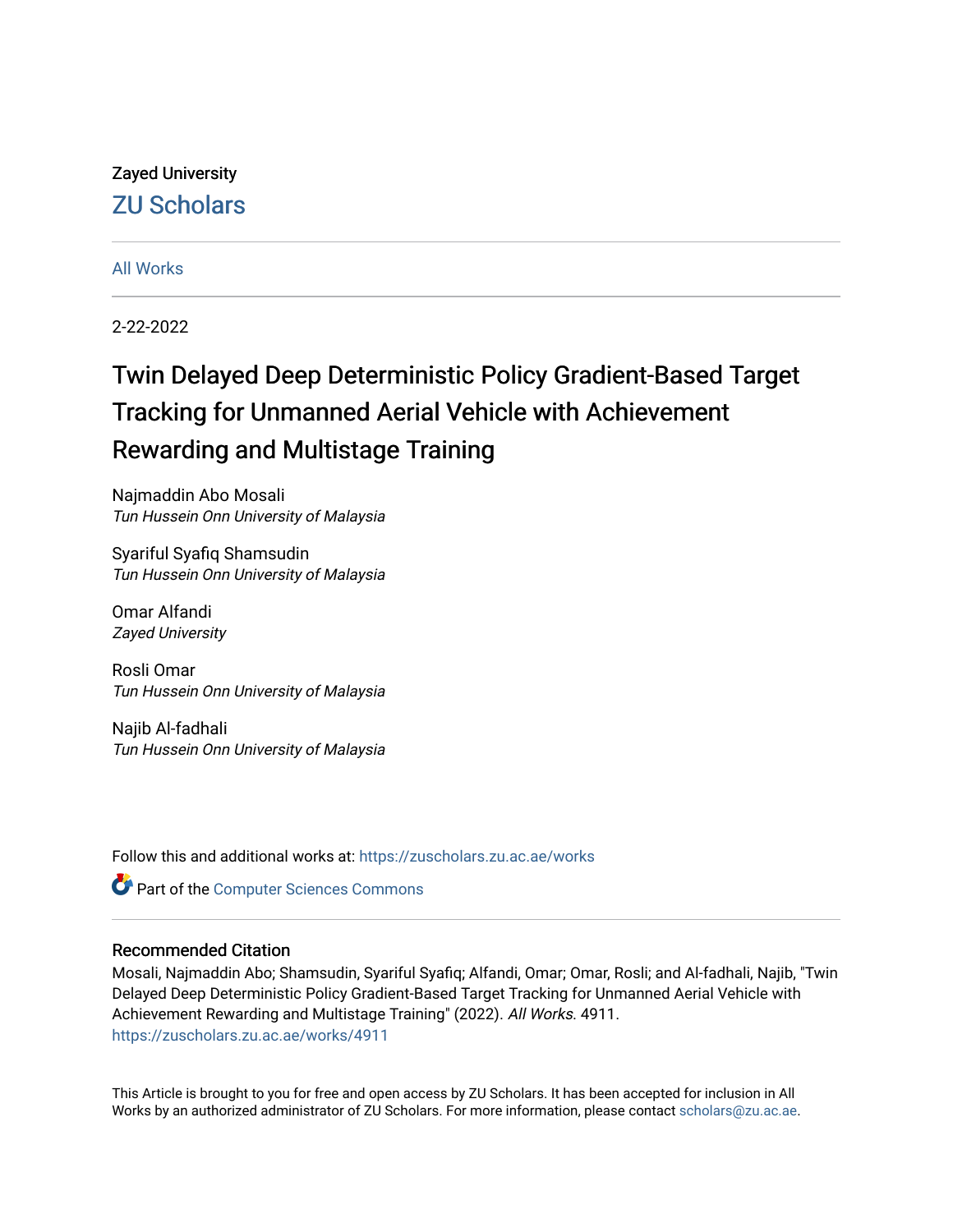

Date of publication xxxx 00, 0000, date of current version xxxx 00, 0000.

*Digital Object Identifier 10.1109/ACCESS.2017.Doi Number*

# **Twin Delayed Deep Deterministic Policy Gradient-Based Target Tracking for Unmanned Aerial Vehicle with Achievement Rewarding and Multistage Training**

# **Najmaddin Abo Mosali<sup>1</sup> , Syariful Syafiq Shamsudin<sup>2</sup> , Omar Alfandi<sup>3</sup> ,Rosli Omar<sup>4</sup> and Najib Al-fadhali<sup>5</sup>**

<sup>1, 2</sup>Research Center for Unmanned Vehicles,Faculty of Mechanical and Manufacturing Engineering,Universiti Tun Hussein Onn Malaysia, 86400 Parit Raja, Batu Pahat, Johor, Malaysia

<sup>3</sup>Technological Innovation at Zayed University, United Arab Emirates

4,5Faculty of Electrical and Electronic Engineering, Universiti Tun Hussein Onn Malaysia UTHM, 86400 Parit Raja, Johor, Malaysia

Corresponding author: Najmaddin Abo Mosali (najmabumosally@gmail.com), Syariful Syafiq Shamsudin (syafiq@uthm.edu.my)

**ABSTRACT** Target tracking using an unmanned aerial vehicle (UAV) is a challenging robotic problem. It requires handling a high level of nonlinearity and dynamics. Model-free control effectively handles the uncertain nature of the problem, and reinforcement learning (RL)-based approaches are a good candidate for solving this problem. In this article, the Twin Delayed Deep Deterministic Policy Gradient Algorithm (TD3), as recent and composite architecture of RL, was explored as a tracking agent for the UAV-based target tracking problem. Several improvements on the original TD3 were also performed. First, the proportionaldifferential controller was used to boost the exploration of the TD3 in training. Second, a novel reward formulation for the UAV-based target tracking enabled a careful combination of the various dynamic variables in the reward functions. This was accomplished by incorporating two exponential functions to limit the effect of velocity and acceleration to prevent the deformation in the policy function approximation. In addition, the concept of multistage training based on the dynamic variables was proposed as an opposing concept to one-stage combinatory training. Third, an enhancement of the rewarding function by including piecewise decomposition was used to enable more stable learning behaviour of the policy and move out from the linear reward to the achievement formula. The training was conducted based on fixed target tracking followed by moving target tracking. The flight testing was conducted based on three types of target trajectories: fixed, square, and blinking. The multistage training achieved the best performance with both exponential and achievement rewarding for the fixed trained agent with the fixed and square moving target and for the combined agent with both exponential and achievement rewarding for a fixed trained agent in the case of a blinking target. With respect to the traditional proportional differential controller, the maximum error reduction rate is 86%. The developed achievement rewarding and the multistage training opens the door to various applications of RL in target tracking.

**INDEX TERMS** Navigation, Reinforcement Learning, Target Tracking, Twin Delayed Deep Deterministic Policy Gradient, Unmanned Aerial Vehicles.

#### **I. INTRODUCTION**

Unmanned aerial vehicle (UAV) applications are increasing day by day, and aerial vehicles are being used as part of many recent technological applications. Some examples are in shipping [1], surveillance [2], [3], [4], battlefield [5], rescuing applications [6], [7], and inspection [8], [9]. Aerial vehicles are now divided into three categories: teleoperated [10], [11], semi-autonomous [12], [13], and full autonomous [14]. Enabling aerial vehicle applications requires essential autonomous features with regard to autonomy within the system.

Vehicles that can be autonomous must be able to decide on and react to events without direct intervention by humans. Some fundamental aspects are common to all autonomous vehicles. These aspects include sensing and perceiving the environment, analysing the gained information,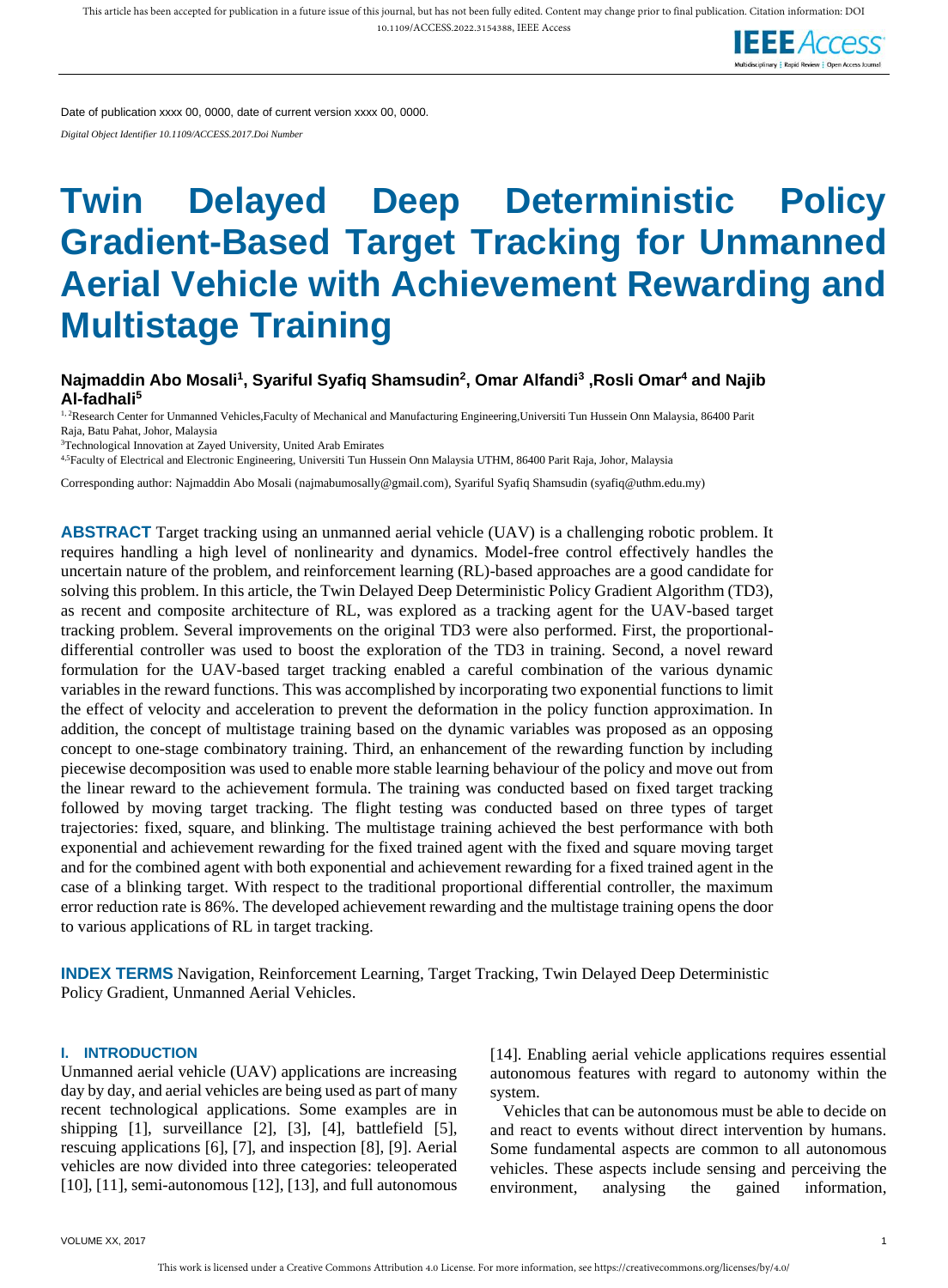**IEEE** Access

communicating, planning and making decisions, and acting using control algorithms and actuators. For example, in the autonomous tracking feature of a UAV to a target, a camera is used for sensing the environment. Next, the gained information is analysed to detect the target. The detection is sent to the decision-making algorithm that enables the mobility of the UAV autonomously. Once this feature is shown to be working in a stable and robust way, it is deployed to UAVs as an autonomous feature that assists in operating UAVs and human–vehicle interaction.

Operating unmanned flying vehicles is useful; however, it can be challenging when the vehicle interacts with the environment. This interaction could be, for instance, in the form of landing on the ground or landing pads, docking into a station, approaching terrain for inspection, or approaching another aircraft for refueling purposes. Such tasks can often be solved when the vehicle is remotely piloted, especially when the pilot has a first-person view of the environment. However, human control may not always be possible. For instance, the unavailability of a suitable data link or the precision and/or speed required for the maneuver may be outside human capabilities. Thus, it is important to find effective and flexible strategies to enable vehicles to perform such tasks autonomously.

Well-developed features of autonomous UAV control include stability enhancement and waypoint flight, autonomous tracking, and autonomous landing. However, new developments in the design of UAVs, as well as the emergence of new application areas, demand robust and adaptive control techniques for different flight conditions, such as aggressive maneuvering flight [15], robust disturbance rejection [16], obstacle avoidance [17], fault tolerance [18], formation flying [19], and the use of new sensing and perception paradigms such as computer vision [20]. Even when the vehicle performs tasks autonomously, the efficiency and reliability of the communication link to the ground station or other aerial vehicles are important. This is because when the autonomous UAV sends information about itself or its environment to the ground station or other vehicles, it may also need to receive updated mission parameters from the ground station or information from other vehicles. These ambitious requirements of autonomous operation require systematic and innovative methods for planning, navigation, decision-making, control, sensing, and communications [21].

In dynamic and nonlinear control, building a mathematical function of the plant is needed to assure a stable controller. The stability of the controller is analyzed based on complicated mathematical methods and techniques. In many real-world applications, the accuracy of the plant's mathematical model is questionable. Furthermore, engineers perform mathematical approximations to simplify the model development. These approximations are based on some assumptions that limit the generalizability of the controller. The assumption can lead to stability and reliability issues, such as violating the simplification assumptions considered in the approximation when the controller operates in realworld scenarios. Hence, to avoid such approximations and nonvalid assumptions, the concept of free model control is used. However, instead of using it based on repeated trial and error for tuning a simplified controller, it can be used to develop an accurate controller that embeds sufficient gained knowledge from the plant [22].

Reinforcement learning (RL) is one type of model-free control based on artificial intelligence (AI). It has proven itself an effective and practical approach to controlling nonlinear and complex dynamic systems, especially when accurate modeling is difficult. Furthermore, integrating RL with a deep-neural network for scene analysis from video and decision-making based on extensive training has found its niche valuable in AI products in the automotive industry and driverless cars [23] and the control of aerial vehicles [24]. The reason for this is the ability to train the RL model based on an extensive number of driving scenarios and then to use the learned knowledge in operation. Hence, RL is considered a type of model-free control as it does not require a model for control application. Among the RL models, the Deep Deterministic Policy Gradient (DDPG) has been developed [25]. It is considered the first deterministic actor– critic that employs deep neural networks for learning in the actor and critic. It is a model-free, off-policy algorithm that extends both the Deep Q Network (DQN) and the DDPG because it uses some insight from DQN, such as replay buffer and target network, to make the DPG work with deep networks. However, it has a problem of sensitivity to hyperparameters. Recently, one algorithm has replaced the DDPG: the Twin Delayed Deep Deterministic Policy Gradient (TD3) [26]. It is being considered a replacement because it is a continuation of the DDPG algorithm, with some ingredients that make it more stable with better performance, such as reducing the over-estimation bias because of the delayed training architecture and the learning speed.

This article aims to develop a target tracking by a UAV using TD3-based RL. The developed algorithm contains a proportional differential (PD) controller for boosting the exploration and handling the control on one axis, whereas TD3 controls the UAV on the other two axes. The article includes several contributions as follows:

- 1) To the best of the authors' knowledge, this study is the first to apply TD3 for the UAV-based target tracking problem with PD for boosting the exploration of the TD3 in training. Previously, the work of [27] has applied TD3 combined with meta-learning. However, it was based on a simple simulation model in XY only without addressing the stabilization of the third dimension. In this work, TD3 was adopted instead of the DDPG. This is because it has an architecture that solves several problems in the DDPG.
- 2) It proposes a novel reward formulation for UAV-based target tracking that enables a careful combination of the various dynamic variables in the reward functions. The novel rewarding function incorporates two exponential functions to limit the effect of velocity and acceleration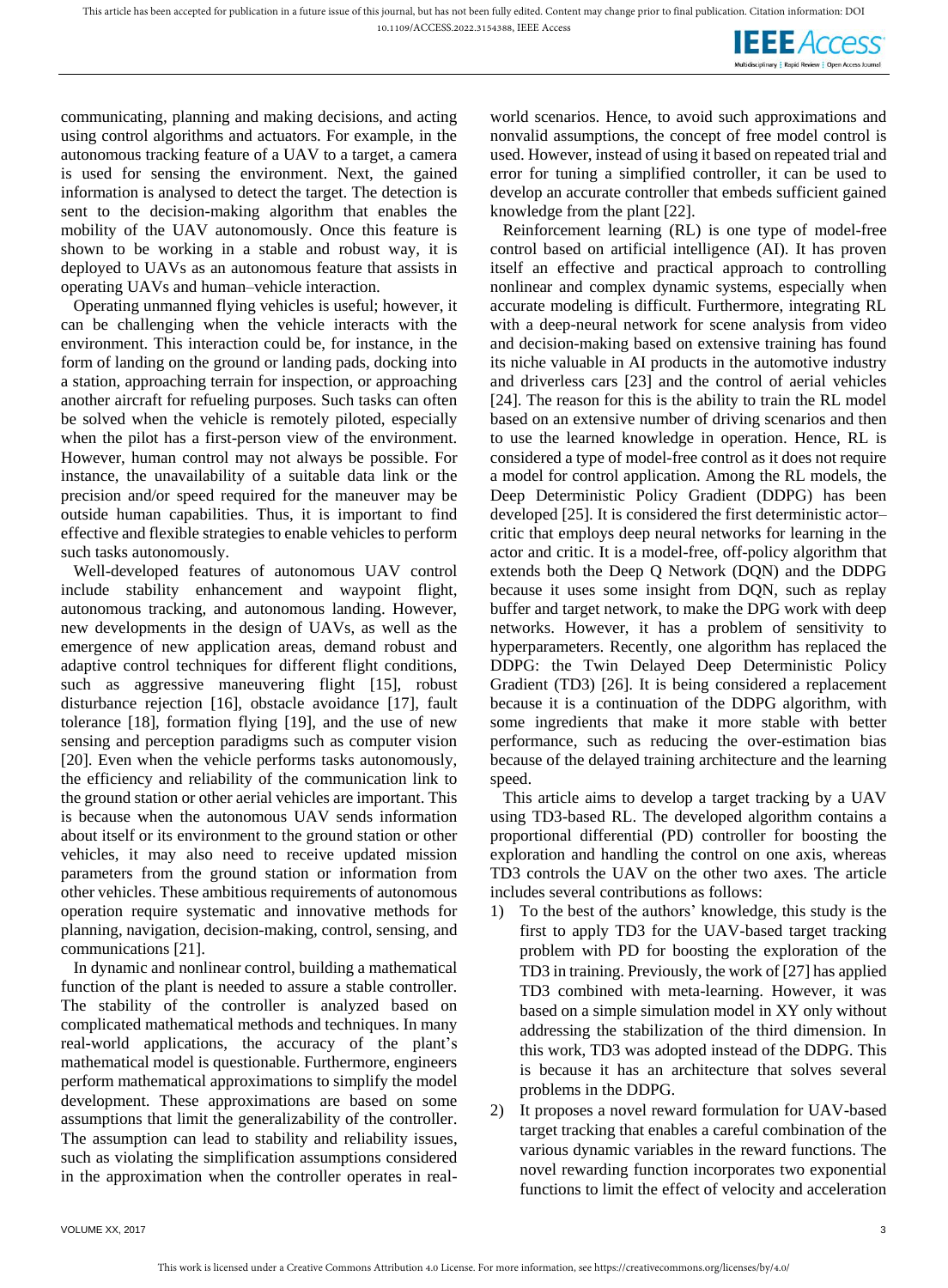**IEEE** Access

to prevent the deformation in the policy function approximation.

- 3) It proposes an enhancement of the rewarding function by including piecewise decomposition to enable the policy's more stable learning behaviour and move away from the linear reward toward achievement formula.
- 4) A thorough evaluation is conducted to evaluate the developed models and compare them with standard evaluation metrics.

The remainder of the article is organized as follows. The literature survey is given in Section II. Next, the methodology for target tracking implementation by UAV based on TD3 and reinforcement learning is presented in Section III. The experimental evaluation and results are provided in Section IV. Finally, the conclusion and direction for future studies are given in Section V.

#### **III. LITERATURE SURVEY**

The UAV-based tracking problem can be categorized into trajectory tracking and target tracking. Several approaches based on RL are found for trajectory tracking. In [28], RL created quadrotor controllers for hovering at a fixed point and circular trajectory tracking. Policy gradient-based actor– critic architectures that use neural networks as the function approximator have been used for both the value and policy functions. For target tracking, RL-based UAV was used to track both the stand-alone UAV and cooperative UAVs. In [29], multiagent reinforcement learning (MARL) for target tracking was proposed. It includes local and global observation definition, action, dedicated reward functions, and the learning method with a joint state and action tracker for a stable strategy training procedure. Curriculum learning and sequencing the intractable pursuit process into four statuses is adopted. Each status corresponds to a more trackable subtask, and all statuses are organized into a curriculum that characterizes the order of solving the subtasks. Based on the four predefined statuses, a statusoriented cooperative pursuit reward is developed to guide pursuers in learning complex cooperative pursuit strategies by addressing the tractable subtasks sequentially.

The literature includes numerous works for developing target tracking based on RL. In the work of [30], RL-based coordination of a swarm of drones for target searching and monitoring was proposed. The problem addressed was the trajectories planning in cooperative patrolling and tracking missions. The environment was split into several grids, and the grid represented the location of the UAV. A stationary station for refueling the UAV was deployed. The actions of RL were formulated at the upper management level of the UAV. In other studies, deep RL was used to assist the UAV in target detection. In the work of [31], a coarse-to-fine deep scheme was used to address the aspect ratio variation in UAV tracking. The coarse tracker first produced an initial estimate for the target object. Then, a sequence of actions was learned to fine-tune the four boundaries of the bounding box. The coarse-tracker and the fine-tracker were designed to have different action spaces and operating targets. The former dominates the entire bounding box, and the latter focuses on the refinement of each boundary. They are trained jointly by sharing the perception network with an end-to-end RL architecture. However, in other research works, RL was utilized for commanding the UAV at lower levels. For the autonomous landing of an aerial vehicle on a moving target, tracking is a vital functionality. Deep Q learning was the most used for a single drone [32]. Other approaches have adopted deep reinforcement learning to handle the continuous nature of control. In the work of [33], tracking was used with landing based on decomposition into two separate tasks, namely, marker alignment and vertical descent.

In addition, the divide-and-conquer paradigm was used for splitting the tasks into two subsequent tasks in which each one was assigned to a DQN. In the work of [34], the DDPG was integrated with the RL framework. The approach considered the tracking in X, Y as part of the reinforcement control, whereas Z was separated. In addition, the work proposed a rewarding function that does not consider adequate dynamics, making the approach applicable only in simple maneuvers in landing. In the work of [35], a sequential DQN was trained in a simulator before it was deployed in the real world, handling noisy conditions. In the work of [36], an autonomous landing based on RL solved by the least-square policy iteration was performed. The target was stationary, and the rewarding functions used two terms, one for the position error and the other for the velocity error with adaptive weighting. The weights were considered to be exponentially changing with respect to the error so that the position error gained more weight when the error was large, and the velocity error gained more weight when the error was small. The authors have not discussed the quantization of the velocity and the position in their work. In the work of [37], image-based visual serving has been proposed using Kalman filtering and RL. Their work has shown the importance of using velocity error in the reward function and the effectiveness of asymmetric rewards. Considering that the reward plays an essential role in the controller's performance, some researchers have attempted to design an inverse RL for reward optimization. In the work of [38], the hidden reward function of a quadratic form from the demonstrated flights was learned using inverse RL. Next, the optimal reward function that minimizes the trajectory tracking error was found, and a reinforcement learning-based controller using this reward function was proposed. In the work of [39], Target Following DQN (TF-DQN), a deep reinforcement learning technique based on DQNs was proposed with a curriculum training framework for the UAV to persistently track the target in the presence of obstacles and target motion uncertainty. For the reward function, a piecewise reward was proposed to enable different rewards according to the status of the collision compared with the noncollision. In the work of [40], the constrained Markov decision process (CMDP) was formulated based on the flight decision process with the goal of optimizing the redundant UAV flight path. The target continuously broadcasts radio frequency signals to all UAVs in their work.

The goal is to realize the target within a given time threshold. The Q-learning was formulated based on coordinated constraint action-based multi-agent Q learning.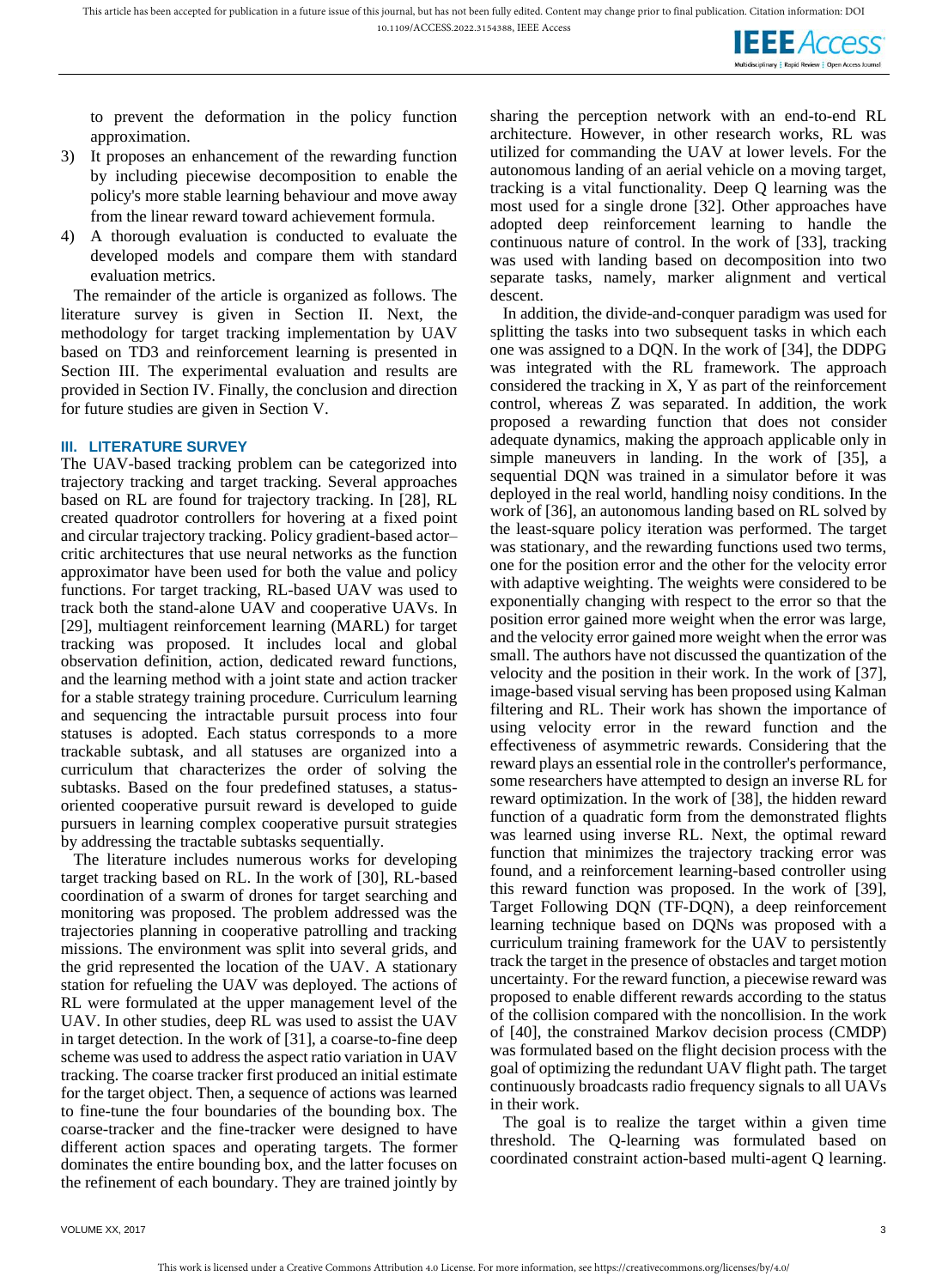**IEEE** Access ultidisciplinary : Rapid Review : Open Access Journ

They aimed to improve the tracking performance based on the addition of a constraint on the rewarding.

In the work of [41], a DDPG-based control framework was used to provide learning and autonomous decision-making capability for UAVs. In addition, an improved method, named mixture noise DDPG (MN-DDPG), for introducing a type of mixed noises to assist UAV by exploring stochastic strategies for optimal online planning was proposed. Finally, an algorithm of task-decomposition and pretraining for efficient transfer learning to improve the generalization capability of the UAV's control model was built based on the MN-DDPG. In the work of [27], metalearning has been incorporated in the training of the TD3 to enable more generalization and faster convergence. For metalearning, the authors have created a metabuffer. The algorithm samples from this buffer were based on the metalearning rate for updating the hyperparameters.

In the work of [42], UAV tracking and landing tasks based on a randomly moving platform have been handled using the DDPG. The algorithm uses three coordinates for relative position and velocity as distance and velocity change as action. The reward is the relative distance with a threshold penalty. In the work of [35], the DQN was used for landing. The approach was based on a divide-and-conquer paradigm that split a task into sequential subtasks, each one assigned to a DQN. Random sampling was used to improve the generalization. In the work of [43], the problem of search and rescue based on multiple UAVs was tackled in a 3D environment. Cramér–Rao Lower Bound (CRLB) of the joint measurement likelihood function was used to select the action. The actions in their formulation are discrete, which is helpful in simplification but affects fine tracking. In addition, the state definition does not include the dynamic information of the target, which also does not make the algorithm perform well in highly dynamic conditions. Table I includes an overview of the various RL-based models developed in the literature for UAV tracking application, reviewing their developed RL basics and attributes. As observed in the table, none of them has used the TD3 as an agent. Hence, this confirms that implementing TD3-based tracking has not yet been accomplished in the literature, making it one of the novelties provided in the current article, as stated earlier.

| Author   | Multi-UAV  | <b>State</b>                                                                            | <b>Action</b>                                                                                             | <b>Reward</b>                                                                                                                                                                                                              | Agent                                                   |
|----------|------------|-----------------------------------------------------------------------------------------|-----------------------------------------------------------------------------------------------------------|----------------------------------------------------------------------------------------------------------------------------------------------------------------------------------------------------------------------------|---------------------------------------------------------|
| $[30]$   |            | A node within Upper<br>Confidence Tree (UCT)                                            | Moving UAV from one<br>grid to one of its four<br>adjacent grids within the<br>searching area             | the fuel status + the sum of the<br>probability of whom the grids<br>are located inside the fleet's<br>horizon                                                                                                             | Q-learning                                              |
| $[31]$   | $\times$   | The appearance<br>information + the action<br>history information                       | Stop-action + expand<br>outward and move inward<br>depending on the relative<br>direction.                | Binary function based on the<br>intersection-over-union (IoU)                                                                                                                                                              | Q-learning                                              |
| [32]     | $\times$   | Extracted features from<br>the raw camera image.                                        | To the speed in the<br>quadrotor in x and y<br>directions. Speed in the z-<br>direction is not considered | The position information of the<br>marker and the agent are used<br>to construct the reward<br>function. The maximal reward<br>changes when the altitude<br>differs. The lower the height,<br>the less the maximal reward. | Deep Q Reinforcement<br>Learning                        |
| [44, 45] | $\times$   | Relative position on x, y,<br>and z, Velocity on x, y,<br>and altitude                  | Acceleration on x and y                                                                                   | Relative position, velocity and<br>acceleration based on x and y                                                                                                                                                           | Deep Q Reinforcement<br>Learning                        |
| [35]     | $\times$   | The image acquired by a<br>downward-looking<br>camera mounted on the<br><b>UAV</b>      | Backwards, right, forward,<br>left, stop, descent, land                                                   |                                                                                                                                                                                                                            | Sequential Deep Q-<br>Network (SDQN)                    |
| [36]     | $\times$   | Instantaneous error in<br>position and velocity                                         | Control velocities                                                                                        | Two-term reward function: one<br>uses error with respect to<br>position and second uses error<br>with respect to velocity                                                                                                  | <b>Least Square Policy</b><br>Iteration (LSPI) based RL |
| $[46]$   | $\times$   | Position, angle, velocity,<br>and angular rate                                          | $\overline{\phantom{a}}$                                                                                  | quadratic reward function                                                                                                                                                                                                  | <b>Inverse Reinforcement</b><br>Learning Algorithm      |
| $[40]$   | $\sqrt{ }$ | Consists of the received<br>signal strength (RSS)<br>information obtained by<br>the UAV | The flight direction of the<br><b>UAV</b>                                                                 | The improvement in the RSS is<br>only considered when the<br>action changes significantly<br>from the previous action                                                                                                      | Q-learning                                              |
| $[41]$   | $\times$   | Distance, velocity<br>azimuth and surrounding<br>obstacles                              | Acceleration and angular<br>rate. Mixture noise has<br>been added to action for<br>generalization         | Four types of reward: track,<br>course, safety, steady                                                                                                                                                                     | <b>DDPG</b>                                             |
| $[27]$   | $\times$   | Position and angle                                                                      | Acceleration and angular<br>rate                                                                          | Normalized distance and<br>penalty                                                                                                                                                                                         | Metalearning                                            |
| $[42]$   | X          | Position and velocity of<br>UAV and target<br>concerning x, y and z                     | The velocity of UAV<br>concerning x, y and z                                                              | The relative distance between<br>UAV and target                                                                                                                                                                            | <b>DDPG</b>                                             |

TABLE I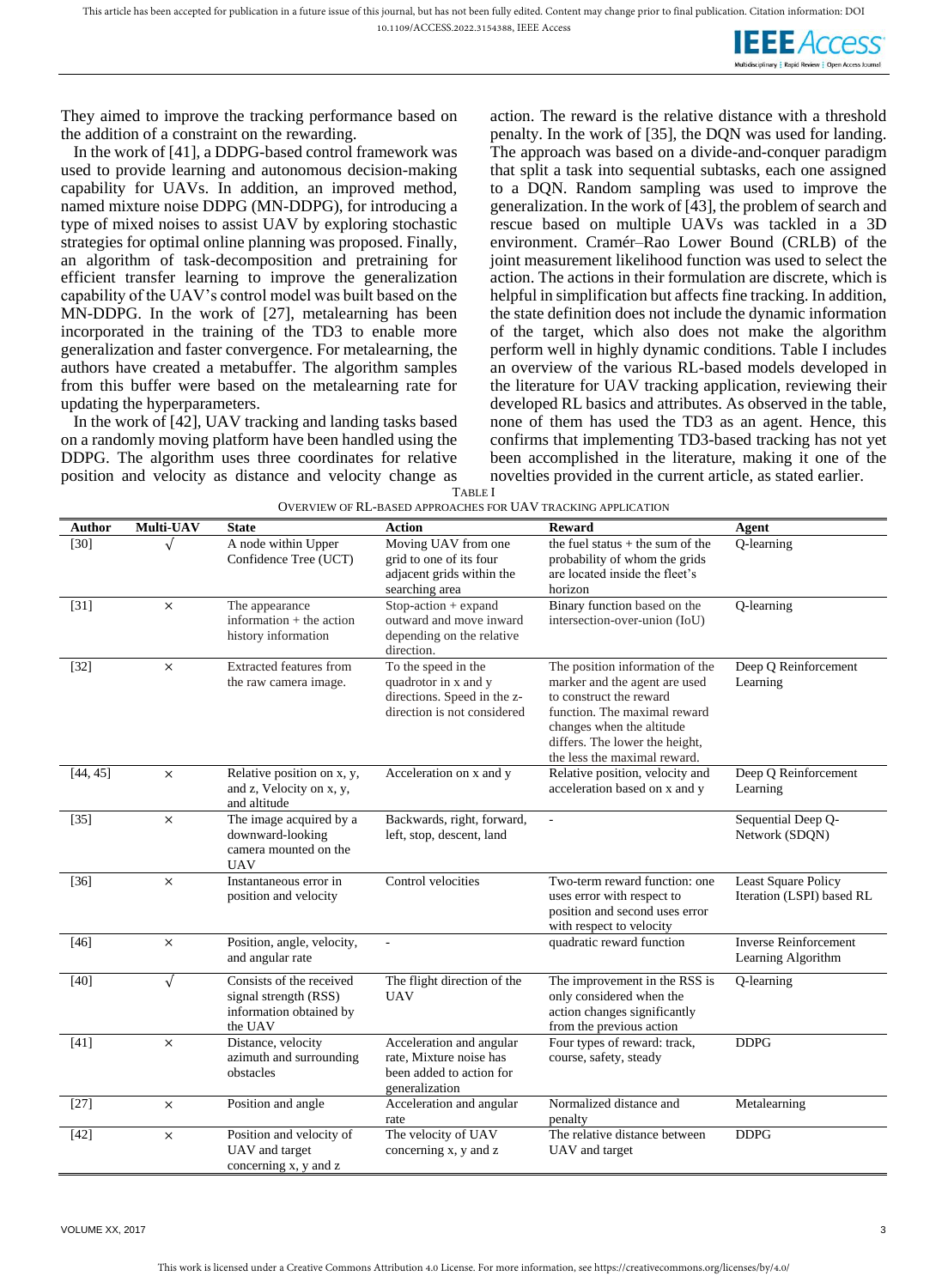This article has been accepted for publication in a future issue of this journal, but has not been fully edited. Content may change prior to final publication. Citation information: DOI

10.1109/ACCESS.2022.3154388, IEEE Access



| [43] | The absolute position of                                      | Discrete actions of                     | Two Global and one local | Deep reinforcement                   |
|------|---------------------------------------------------------------|-----------------------------------------|--------------------------|--------------------------------------|
|      | UAVs and the relative<br>position between UAVs<br>and targets | changing the position of<br><b>UAVs</b> | reward                   | learning, Deep Dueling Q-<br>network |
|      |                                                               |                                         |                          |                                      |

#### **VI. METHODOLOGY**

This section provides the developed methodology to accomplish target tracking by a UAV based on the TD3 and RL. The methodology consists of problem formulation. Next, the general framework is presented, followed by the observation and state. Next, the definition of the action and the rewarding model are provided and, finally, the episode completion logic.

#### *A. Problem Formulation*

Assume that a target exists within the field of view of a UAV and is moving with an unknown trajectory. The problem is to control the UAV to maintain the target in the center of the image of the UAV's frame. Without loss of generality, it is assumed that the target is moving in the plane and the UAV and the TD3-based RL are responsible for controlling the UAV to perform its tracking in yz. For dimension  $x$ , a PD controller is responsible for controlling the UAV to maintain the same distance with respect to the target. The target was detected based on the AprilTag detection algorithm. In addition, the low levels command of changing the acceleration of the UAV with respect to the axes  $x, y$  and z were performed based on the internal proportional integral differential (PID) control embedded in the UAV controller, which exists in most commercial UAVs nowadays.

The article focuses on the upper-level TD3-based RL training to provide the required tracking within different scenarios of target mobility. A conceptual diagram of target tracking using the UAV is presented in Figure 1.



 $------$  UAV trajectory ...... Target trajectory **Figure 1 The conceptual diagram of target tracking based on UAV.**

#### *B. The general framework*

The general framework of establishing UAV tracking of the target using TD3-based RL is presented in Algorithm 1, and a conceptual block diagram for it is depicted in Figure

2. As shown in the figure, the state estimation provides the needed information to the two controllers, namely, the PD and the RL agents. Next, a block of inverse Kinematic was enabled for outputting the low-level control signals that are affecting the environment. After that, the camera and inertial sensing were used to update the state of the environment.

As observed in algorithm 1, the initialization starts by initiating the PD controller and the TD3 networks in line number 2.



**Figure 2 The conceptual diagram of the developed RL based tracking.**

In addition, the initialization includes defining the number of episodes to train the TrainingEpsdsNum; the PD exploration steps PDExplrStps, the desired relative position DsrdRelPos based on the GetDesiredRelativePosition(), and the initial UAV position DsrdDronePos. The role of the TrainingEpsdsNum was to determine how many episodes were needed to finish the training. Increasing the value of the TrainingEpsdsNum does not mean a more mature agent because of over-fitting. Hence, it is important to enabling agent selection based on the validation phase to decide which agent is the best among the generated episodes. The role of the DsrdRelPos is to define the range of accepted errors in this control problem. The role of the DsrdDronePos is to enable training from different locations of the initial drone position. The PDExplrStps role is to control the boosting phase when the PD is used to guide the UAV instead of the TD3 until enough maturity is reached by the buffer experience to change to the TD3 mode.

The algorithm starts by launching the simulation at line 7 using LaunchSimulation(). Next, it uses GetBufferExperiencesNum()to update the size of BufExpcNum, which shows the index of the current last update of the experience buffer. It is important to note that this variable is updated upon each control step, as is shown in the pseudocode in line number 29. Afterwards, ConstructStateVector() was performed to build the state vector, respectively. The main loop in the algorithm is located between lines 14 and 41, and it is the loop of episodes. Inside the loop, there is another loop for each episode separately, placed in lines 16 to 34. In this loop,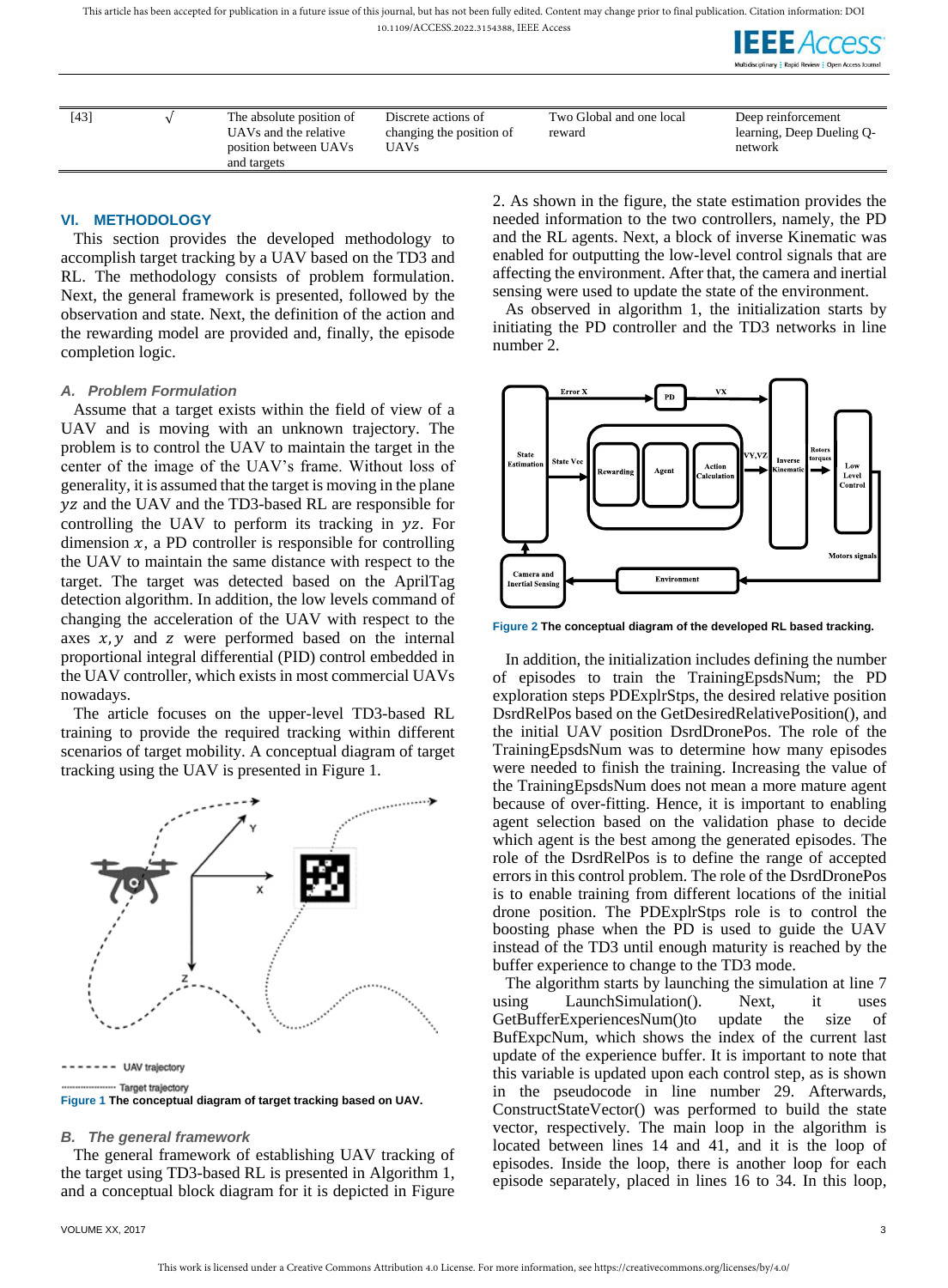

there are two branches: the first one is where the PD controller is consulted for generating actions for y, z and z and angular rotation around z, and the second one is where the PD controller is consulted to select actions for only x and the angular rotation around z while the TD3 handles y and z control, which represents the core tracking part. Upon the control, there is a step of updating the buffer using the command AddExperienceToBuffer() in line 27. In addition, it can be seen that when the buffer gets sufficient data and the PD exploration phase finishes, there is a repeated step of updating the TD3 knowledge in line 32.

Algorithm 1 Pseudocode Training Main

1: **Initialization**

2: Initialize ()

3: TrainingEpsdsNum

4: PDExplrStps

 *DsrdRelPos*

```
5: end initialization
6: Start Algorithm
```
7: LaunchSimulation() 8: BufExpcNum < GetBufferExperiencesNum() 9: PrevStaVec  $\leftarrow$  ConstructStateVector() 14: **for** EpsdNum **←**0, TrainingEpsdsNum do 15: EpsdCmplt  $\leftarrow$  False 16: **While** EpsdCmplt =False do 17: **if** BufExpcNum < PDExplrStps then 18: [yzActn, xwzActn]  $\epsilon$  GenerateActionUsingPD()<br>19: **elseif** BufExpcNum >= PDExplrStps then 19: **elseif** BufExpcNum >= PDExplrStps then 20: xwzActn ← GenerateActionUsingPD() 21: yzActn ← GenerateActionUsingTD3(PrevStaVec) 22: **end if**<br>23: **Advan** 23: Advance DroneMotion(xwzActn, yzActn) 25: NextStaVec ← ConstructStateVector() 27: AddExperienceToBuffer() 29: BufExpcNum GetBufferExperiencesNumber() 30: **if** BufExpcNum > PDExplrStps then 30: ExtractRandomMinibatchFromBuffer() 32: UpdateTD3PolicyNetwork()<br>33: **end if** 33: **end if** 34: **end while** 35: **if** EpsdCmplt =True then 36: RelaunchDroneSimulation() 39: PrevStaVec ← ConstructStateVector() 40: **end if** 41: **end for** 42: **End Algorithm**

# *C. Observation and State*

The observation updated at each moment,  $t$ , includes nine variables, calculated based on the position of the drone at the moment  $t(x_{drone,t}, y_{drone,t}, z_{drone,t})$  and the position of the target at the moment  $t$  ( $x_{target,t}$ ,  $y_{target,t}$ ,  $z_{target,t}$ ).

The observation is given in the vector

 $O_t(x_{rel,t}, y_{y,rel,t}, z_{rel,t}, v_{x,rel,t}, v_{y,rel,t}, v_{z,rel,t}, a_{x,rel,t}, a_{y,rel,t}$ ,  $a_{z,rel,t}$ )

The state is given based on the part of the observation or  $s_t = (y_{y, rel, t}, z_{rel, t}, v_{y, rel, t}, v_{z, rel, t})$ 

# *D. Action*

The action vector consists of two elements,  $a_t =$  $(c_{y,t}, c_{z,t})$  where  $c_{y,t}$  denotes the action of changing the acceleration of y,  $c_{z,t}$  denotes the action of changing the acceleration of z. It pointed out that this part is under the

#### *E. Rewarding Model*

The reward is the essential part for guaranteeing a good performance of the RL convergence toward the optimal policy. It should enable optimal action selection given a certain state and provide more stable convergence. The previous researchers [45] include the error concerning the distance, velocity, and acceleration in the reward. In addition, they try to make the reward normalized to make the learning more stable. The classical rewarding model is given in Equation (1):

$$
r = -w_p \overline{r_p} - w_v \overline{r_v} - w_a \overline{r_a} \tag{1}
$$

where  $w_p$  denotes the weight of the position rewarding term,  $w<sub>v</sub>$  denotes the weight of the velocity rewarding term,  $w<sub>a</sub>$ denotes the weight of the acceleration rewarding term, and  $\bar{r}_p$  denotes the normalized relative distance between the drone and the target and it is calculated based on Equation (2):

$$
\overline{r_p} = \frac{y_{rel,t}^2 + z_{rel,t}^2}{\|R_p\|} \tag{2}
$$

where  $R_p$  denotes the maximum magnitude of  $y_{rel,t}^2 + z_{rel,t}^2$ and it is used for normalization,  $\bar{r}_v$  denotes the normalized relative distance between the drone and the target and it is calculated based on Equation (3):

$$
\overline{r_v} = \frac{v y_{rel,t}^2 + v z_{rel,t}^2}{\|R_v\|} \tag{3}
$$

where  $R_a$  denotes the maximum magnitude of  $v y_{rel,t}^2 +$  $v_{rel,t}$  and it is used for normalization,  $\bar{r}_a$  denotes the normalized relative acceleration between the drone and the target and it is calculated based on Equation (4):

$$
\bar{r}_a = \frac{a y_{rel,t}^2 + a z_{rel,t}^2}{\|R_a\|} \tag{4}
$$

 $R_a$  denotes the maximum magnitude of  $ay_{rel,t}^2 + az_{rel,t}^2$  and it is used for normalization.

The modification in the reward is carried out based on the following:

1) A novel approach for rewarding is developed where the reward is not given at one time based on the three terms of position, velocity, and acceleration. However, it is given progressively throughout the training, where the entire set of episodes is decomposed into three stages. The rewarding based on the position term is given in the first stage, the rewarding based on the velocity term is given in the second stage, and the rewarding based on the acceleration term is given in the last term. This approach is called multistage rewarding. The pseudocode of multistage rewarding is given in Algorithm 2. As observed in the code, from lines 1 to 4, the first stage of position-based rewarding is executed. From lines 5 to 7, the second stage of velocitybased rewarding is given, and from lines 8 to 10, the stage of acceleration-based rewarding is given.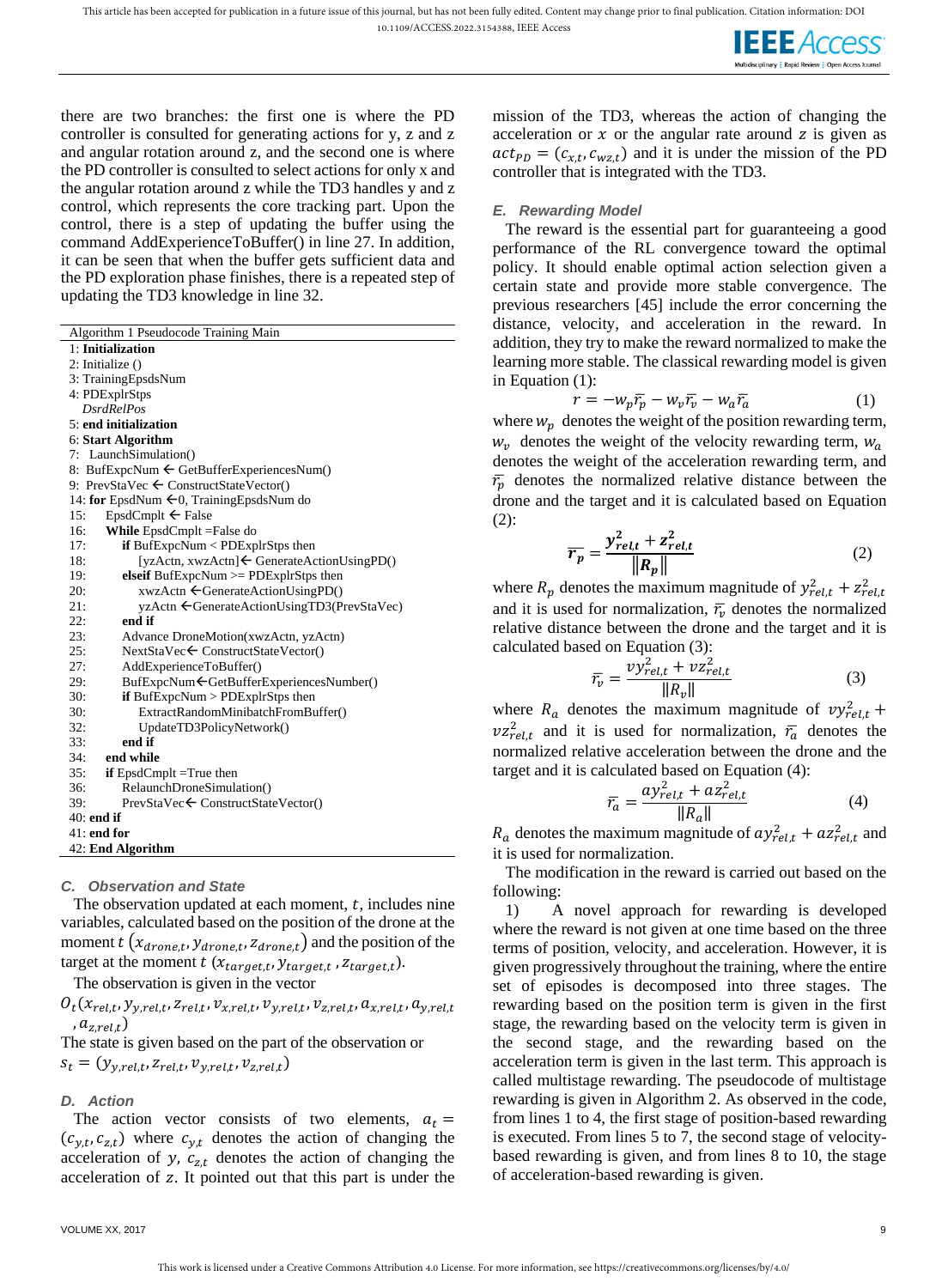This article has been accepted for publication in a future issue of this journal, but has not been fully edited. Content may change prior to final publication. Citation information: DOI

10.1109/ACCESS.2022.3154388, IEEE Access



| Algorithm 2 Pseudocode Multi Stage Shaping Function          |
|--------------------------------------------------------------|
| Input:                                                       |
| (1) EpsdNum: Episode Number.                                 |
| PosEpsdsNum                                                  |
| VelEpsdsNum                                                  |
| AcelEpsdsNum                                                 |
| Output:                                                      |
| Shaping                                                      |
| 1: Start Algorithm                                           |
| 2: if $EpsdNum < PosEpsdsNum$ then                           |
| Shaping=CalPositionTerm()<br>3:                              |
| 4: else if $(EngdNum > PosEpsdsNum)$ and                     |
| (EpsdNum <velepsdsnum)then<br>5:</velepsdsnum)then<br>       |
| $Shaping = CalVelTerm()$<br>6:                               |
| 7: else if (EpsdNum > VelEpsdsNum) and 9:(EpsdNum<br>$\,<\,$ |
| 8:AcelEpsdsNum) then                                         |
| $Shaping = CalAccTerm()$<br>9:                               |
| $10:$ end if                                                 |
| 11: End Algorithm                                            |

2) An exponential factor for weighting the velocity and acceleration terms in the reward is incorporated. They are given in Equation (5-6):

$$
w_v = w_{0,v}e^{-v}
$$
  
\n
$$
w_a = w_{0,a}e^{-a}
$$
 (5)  
\n(6)

The role of these terms is to assure that the rewarding of the dynamics will not exceed its safe level of affecting the policy surface.

3) An achievement concept of rewarding was developed where the reward formula changes according to entering or exiting a surrounding square frame around the target. To elaborate this concept, it was assumed that the target is surrounded with K frames, presented in the set  $F =$  $\{f_1, f_2, \dots, f_K\}$ . The reward is modified in Equation (7):

$$
r_{pw}(t) = \begin{cases} r(t) + c_1 & \text{if (target is within } f_1) \\ r(t) + c_2 & \text{if (target is within } f_2) \\ \vdots & \vdots \\ r(t) + c_K & \text{if (target is within } f_K) \end{cases} \tag{7}
$$

where  $f_1$  is surrounding  $f_2$ ,  $f_2$  is surrounding  $f_3$ , and so on until the last frame  $f_K$ .  $c_1 < c_2 < \cdots c_K$ . The model is called an achievement-based rewarding because the constants  $c_i$ are given at each frame as an extra reward because of the agent's achievement.

# *F. Episode Completion Logic*

The episodes consist of the fixed target set of episodes and the moving target set of episodes. The completion of one episode and the starting of a new episode is based on combinatory logic. More specifically, the episode ends with the availability of one of three conditions in the fixed target, namely entering the inner area of a square surrounding the target, exceeding the area of simulation, or exceeding the allocated steps for the episodes.

On the other side, the episode ends with the availability of one of two conditions in the case of the moving target, namely exceeding the area of simulation or exceeding the allocated steps for the episodes. The algorithm that shows the logic of episode completion is given in Algorithm 3. The part from line 6 enables the terminal state successfulness flag in the case of the fixed target. Lines 7 to 11 enables the flag of failure to

reach the terminal state due to exceeding the area in the case of the moving target.

| Algorithm 3 Episode Completion Status                                                        |
|----------------------------------------------------------------------------------------------|
| Input:                                                                                       |
| (1) StaVec: State Vector.                                                                    |
| (2) TrmnlStaThrshld: Terminal State Threshold. Index 1 for position                          |
| and 2 for velocity                                                                           |
| (3) MaxRelPos: Maximum Relative Position.                                                    |
| (4) EpsdStpNum: Episode Step Number.                                                         |
| (5) MaxEpsdStps: Maximum Episode Steps.                                                      |
| (6) TagTrajType: Tag Trajectory Type.                                                        |
| Output:                                                                                      |
| EpsdCmplt: Episode Completion.                                                               |
| 1: Start Algorithm                                                                           |
| 2: EpsdCmplt $\leftarrow$ False                                                              |
| 3: TrmnlStaStatus ← False                                                                    |
| 4: FlgAreaExcd ← False                                                                       |
| 5: MaxEpsdStpsStatus ←False                                                                  |
| 6: if absolute(StaVec['yAxisLinearPos']) < TrmnlStaThrshld(1) and                            |
| absolute(StaVec['zAxisLinearPos']) < TrmnlStaThrshld(1) and                                  |
| absolute(StaVec['yAxisLinearVelocity']) < TrmnlStaThrshld(2) and                             |
| absolute(StaV ec['zAxisLinearVelocity']) < TrmnlStaThrshld(2) then                           |
| TrmnlStaStatus ← True<br>7:                                                                  |
| 8: end if                                                                                    |
| 9: if absolute(StaV ec['yAxisLinearPos']) > MaxRelPos['yAxis'] or                            |
| absolute(StaV ec['zAxisLinearPos'])>MaxRelPos['zAxis'] then                                  |
| 10:<br>$FlagAreaExcd \leftarrow True$                                                        |
| $11:$ end if                                                                                 |
| 12: if $EpsdStpNum = MaxEpsdStps$ then                                                       |
| $MaxEpsdStpsStatus$ $\leftarrow$ True<br>13:                                                 |
| $14:$ end if                                                                                 |
| 15: if TagTrajType ='fixed' then                                                             |
| 16:<br><b>if</b> TrmnlStaStatus = True or FlgAreaExcd = True or                              |
| MaxEpsdStpsStatus =True then                                                                 |
| 17:<br>EpsdCmplt $\leftarrow$ True                                                           |
| 18:<br>end if                                                                                |
| 19: end if                                                                                   |
| 20: if TagTrajType = 'moving' then                                                           |
| 21:<br><b>if</b> $\text{FlagAreaExcd} = \text{True or MaxEpsdStpsStatus} = \text{True then}$ |
| 22:<br>$EpsdCmplt$ $\leftarrow$ True                                                         |
| 23:<br>end if                                                                                |
| $24:$ end if                                                                                 |
| 25: End Algorithm                                                                            |

#### **VII. EXPERIMENTAL EVALUATION AND RESULTS**

For simulation, the Gazebo simulator was used. It is a threedimensional dynamic simulator that can correctly and effectively model UAVs and robots. For training, the set of the initial random positions was selected with  $N = 9$ , and it is given as:

$$
RP =
$$

 $\{(0,0.15,0.5), (0,0.15,1.15), (0,0.15,1.5), (0,0.5,0.5),$  $(0,0.5,1.15), (0,0.5,1.5), (0,-0.5,0.5),$  $(0, -0.5, 1.15), (0, -0.5, 1.5)$ .

For the multistage rewarding,  $K = 5$ ,  $c_1 = 20$ ,  $c_2 =$ 40,  $c_3 = 60$ ,  $c_4 = 80$  and  $c_5 = 100$  werre used. The parameters of the experiments are presented in Table II. In addition, the TD3 parameters in Table III are presented. As given in the table, the number of hidden layers is 2, and the number of hidden neurons in each layer is 256. Other parameters are the standards used by researchers for TD3 implementation.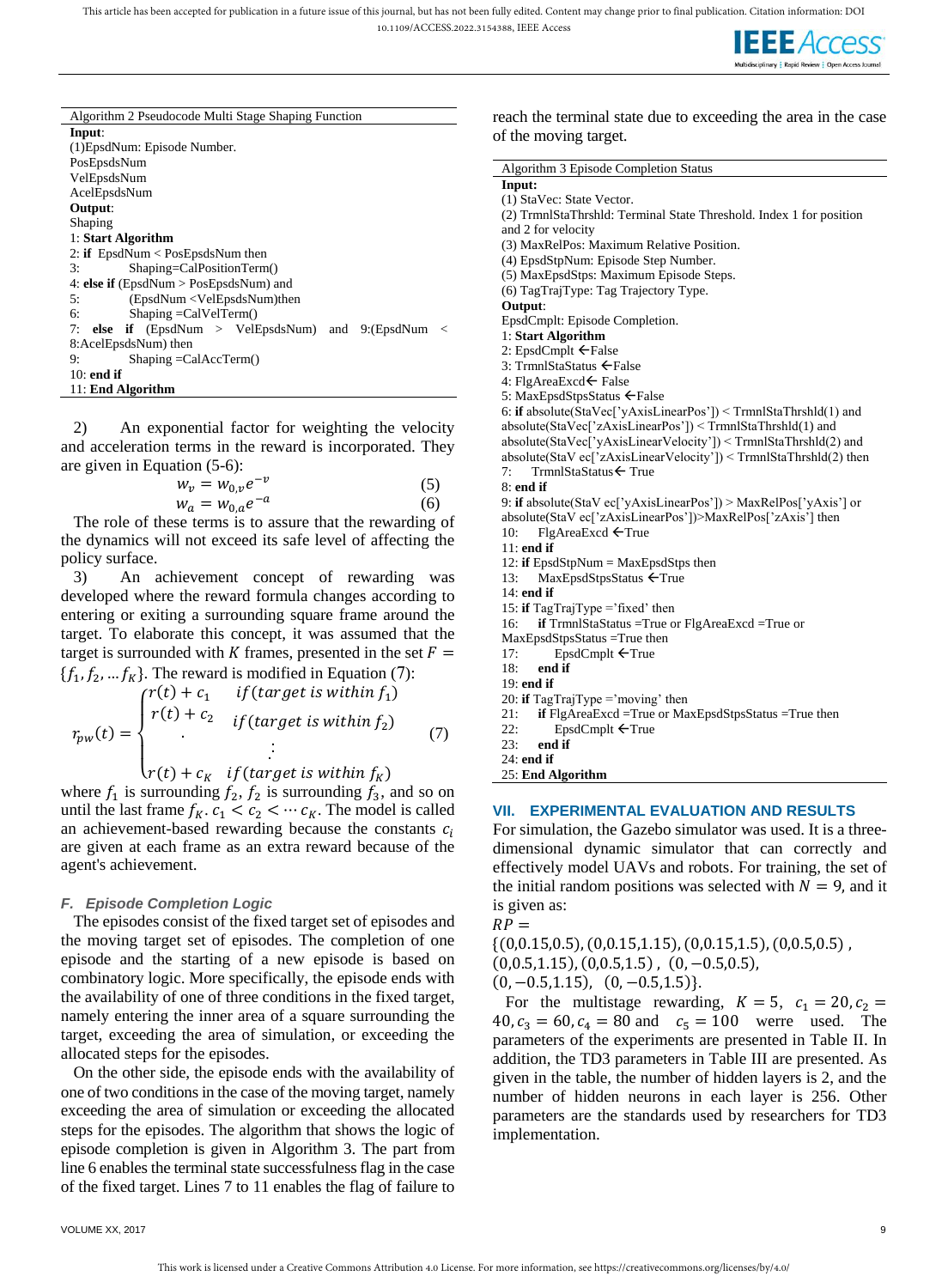**IEEE** Access

TABLE II

| PARAMETERS OF THE REWARDING MODEL |       |  |  |  |
|-----------------------------------|-------|--|--|--|
| <b>Parameter Name</b>             | Value |  |  |  |
| PosEpsdsNumForFixedTag            | 1000  |  |  |  |
| VelEpsdsNumForFixedTag            | 500   |  |  |  |
| AcelEpsdsNumForFixedTag           | 100   |  |  |  |
| PosEpsdsNumForMovingTag           | 150   |  |  |  |
| VelEpsdsNumForMovingTag           | 75    |  |  |  |
| AcelEpsdsNumForMovingTag          | 15    |  |  |  |
|                                   | 20    |  |  |  |
| c <sub>2</sub>                    | 40    |  |  |  |
| $c_3$                             | 60    |  |  |  |
| $c_{4}$                           | 80    |  |  |  |
| $c_{5}$                           | 100   |  |  |  |
|                                   | 5     |  |  |  |

| <b>TABLE III</b> |       |
|------------------|-------|
|                  | ----- |

| PARAMETERS OF TD3 ALGORITHM         |              |  |  |  |
|-------------------------------------|--------------|--|--|--|
| <b>Parameter Name</b>               | <b>Value</b> |  |  |  |
| Hidden layers number                | 2            |  |  |  |
| Hidden layer nodes number           | 256          |  |  |  |
| Discount factor                     | 0.99         |  |  |  |
| Optimizer                           | Adam         |  |  |  |
| Learning rate for Actor<br>networks | 0.0003       |  |  |  |
| earning rate for Q-networks         | 0.0003       |  |  |  |
| <b>Buffer</b> size                  | 10800000     |  |  |  |

PARAMETERS OF TD3 ALGORITHM

| Learning rate for Actor<br>networks | 0.0003                            |
|-------------------------------------|-----------------------------------|
| Learning rate for Q-networks        | 0.0003                            |
| Buffer size                         | 10800000                          |
| Batch size                          | 256                               |
| PD exploration steps                | 10000                             |
| Episodes number                     | 1840                              |
| Maximum episode steps               | 4500 (150 2nds at 30Hz frequency) |
| Soft update coefficient             | 0.005                             |
| Policy delay                        | $\mathcal{D}_{\mathcal{L}}$       |
| Action noise                        | $N(0,0.1^2)$                      |
| Target noise                        | $N(0,0.2^2)$                      |
| Noise clip                          | 0.5                               |

The evaluation results were reported under boxplot visualization to characterize the random behavior of the performance for each model. The labelling coding presented in Table IV was used for the various models evaluated. The type of evaluated agent from the models was added as a title for each figure. The original TD3 model does not include achievement reward or exponential weighting. In addition, it was based on the combined training of position, velocity and acceleration, named as combined (C). Two types exist agents: agents trained by fixed target only (F) and agents trained by fixed and moving target (FM). For FM agents, the training was based on the first stage of training on a fixed target and the second stage of training on moving targets within the square path with a diameter of 0.5, 1 and 1.5 meters. It is pointed out that the C agent of FM can be called metalearning TD3 because it used the same concept of [27]. Two evaluation metrics are presented for each agent type, namely the accumulated error on the y axis, which is named as  $E_v$  and the accumulated error on the z axis, which is named as  $E_z$ . They both indicate the accumulated root mean square error.

TABLE IV LABELLING CODING FOR THE MODELS USED IN THE EVALUATION **Achievement** 

| Model name                               | Label<br>code | Achievement<br>reward | <b>Exponential</b><br>weighting |
|------------------------------------------|---------------|-----------------------|---------------------------------|
| Combined                                 | C             | No                    | No                              |
| Combined-Achievement                     | <b>CA</b>     | Yes                   | No                              |
| Combined-Exponential                     | CE            | No                    | Yes                             |
| Combined-Achievement-<br>Exponential     | <b>CAE</b>    | Yes                   | Yes                             |
| Multilevel                               | ML.           | No.                   | No                              |
| Multilevel-Achievement                   | MLA           | Yes                   | No                              |
| Multilevel -Exponential                  | MLE           | No                    | Yes                             |
| Multilevel - Achievement-<br>Exponential | MLAE          | Yes                   | Yes                             |
| Proportional Differential                | PD            | No                    | N <sub>0</sub>                  |

# *A. Fixed Target*

The developed TD3-based tracking was evaluated based on two types of analysis. The first one is the analysis of the statistical results of the errors in both Y and Z, given in Subsection 1. The second one is the evaluation of the time series of the relative distance between the UAV and the target in both Y and Z throughout the experiment, given in Subsection 2. For both analyses, a boxplot was selected to capture the random behavior in the experiments and incorporate it in the evaluation.

# 1) STATISTICAL RESULTS

It was observed in Figures 3, 4, 5 and 6 that the accumulated error on Y and Z, for the F agent axis, shows that the best achieving agent was Multilevel - Achievement-Exponential (MLAE) with an accumulated error of less than 50. The worst performance was observed for Combined-Exponential (CE), which has reached an error of close to 350 for Y and 400 for Z. This provides that incorporating the exponential weighting in the combined rewarding is not useful in improving the latter.

In addition, it was observed that all Multilevel-Achievement (MLA), Combined- Achievement-Exponential (CAE) and Combined-Achievement (CA) have provided much better performances than both proportional differential (PD) and Combined (C), which are just classical TD3-based models with no modifications. The ranges of errors provide that adding an achievement term to the TD3 is useful for improving the tracking performance and reducing the error. Furthermore, combining both the achievement rewarding formula and the exponential weighting terms provides better performance than using the achievement rewarding alone. Another observation is that the width of the boxplot is reduced for the achievementbased agents, namely CA, CAE, MLA and MLAE, which means more stability in the performance when they are trained on a fixed target, i.e., F-agent. More specifically, as is observed from Table V of the summary of the errors in Y and Z that F-agent MLAE with the error of Y of 39.53 in Y axis has increased to 125 in Fixed then Moving trained (FM), and the error of Z has increased from 51 in the F training case to 122 in the FM agent. The stability generated from achievement rewarding is interpreted by the piecewise formula that makes the agent aware of its progress in the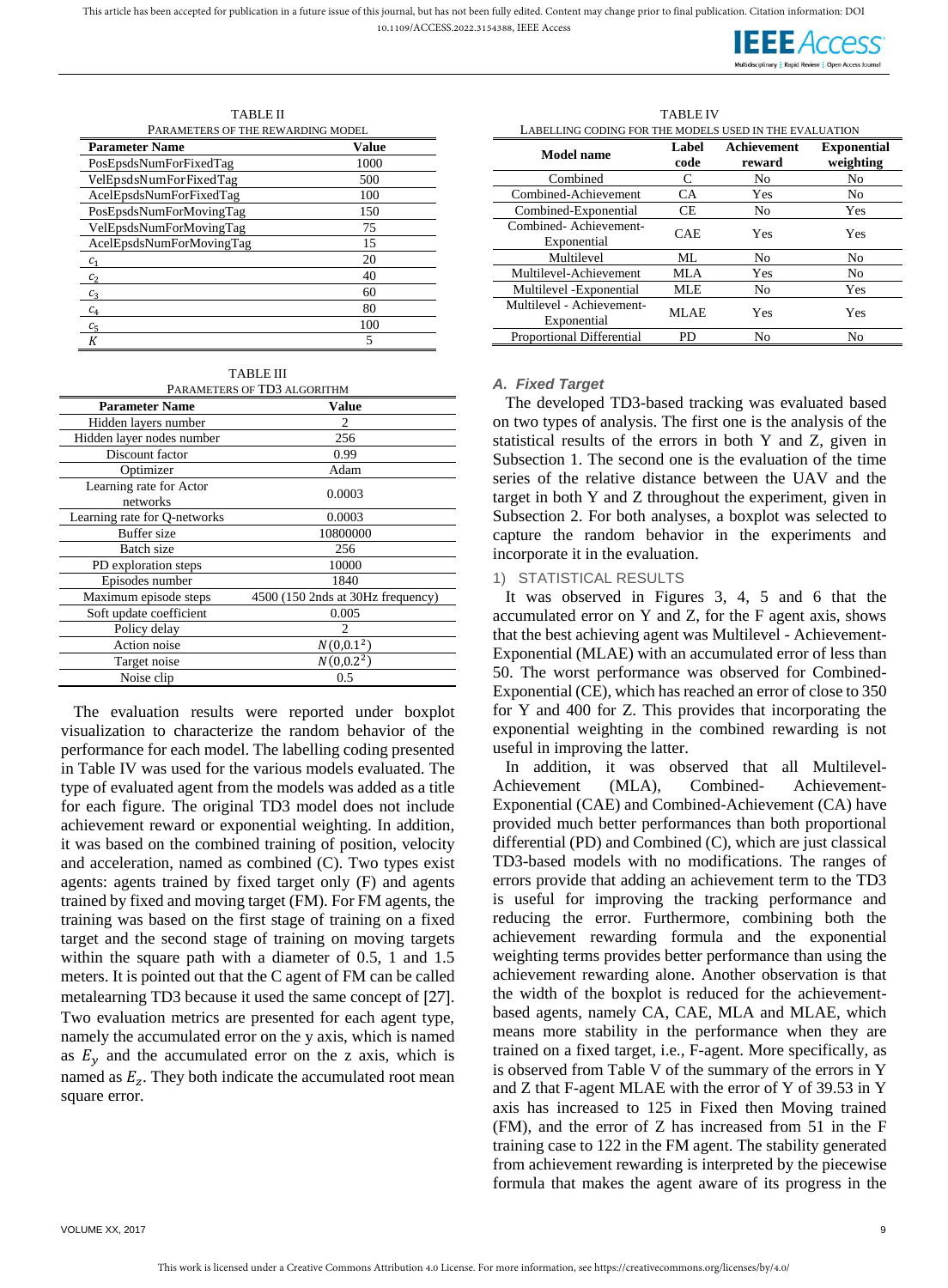**IFFFACCes** 

tracking and its motivation when it passes from one region to another closer to the target. Also, it was observed that the best agent in the FM training was MLA, with an error of 64 on Y and 113 on Z.

The time series is presented in Figure. 5, showing good tracking performance by maintaining the location of the target in both Y and Z despite the frequent sensor failure cases that are shown at the bottom graph.



**Figure. 3 Boxplot of an error on Y-axis for various agent types trained on fixed target and tested on fixed trajectory scenario.**







**Figure 5 Boxplot of an error on the Y-axis for various agent types trained on fixed and moving target and tested on fixed trajectory scenario.**



**Figure 6 Boxplot of an error on Z-axis for various agent types trained on fixed and moving target and tested on fixed trajectory scenario.**

TABLE V SUMMARY OF THE ERRORS IN Y AND Z FOR F AND FM TRAINING TYPES AND THE DIFFERENT TYPES OF THE AGENTS FOR FIXED TARGET TESTING

| <b>Training</b><br><b>Type</b> |               | F             |               | FM      |
|--------------------------------|---------------|---------------|---------------|---------|
| Agent                          | <b>ErrorY</b> | <b>ErrorZ</b> | <b>ErrorY</b> | ErrorZ  |
| Type                           |               |               |               |         |
| C                              | 169.601       | 151.403       | 166.922       | 211.281 |
| CЕ                             | 270.580       | 150.576       | 336.036       | 112.968 |
| <b>CA</b>                      | 103.095       | 203.972       | 161.246       | 154.457 |
| <b>CAE</b>                     | 89.3708       | 216.347       | 91.9356       | 141.056 |
| ML                             | 192.755       | 117.360       | 124.874       | 167.104 |
| MLE                            | 191.440       | 125.371       | 120.427       | 142.800 |
| <b>MLA</b>                     | 106.995       | 181.061       | 64.8968       | 113.958 |
| <b>MLAE</b>                    | 39.536        | 51.4315       | 125.353       | 122.805 |
| <b>PD</b>                      | 194.773767    | 208.118       | 194.774       | 208.118 |
| Error                          | 70%           | 75%           | 67%           | 42%     |
| Reduction                      |               |               |               |         |
| Rate                           |               |               |               |         |

# 2) TIME SERIES RESULTS

The visualization of the dynamic performance is given by presenting the time series of the unit step response. As depicted in Figure 7, the tracking shows good performance for both Y and Z despite the cases of sensor failures caused by the nondetection of the tag. Hence, the model shows good robustness of the UAV tracking.



**Figure 7 Time response of the scenario of one example fixed target scenario for the best agent.**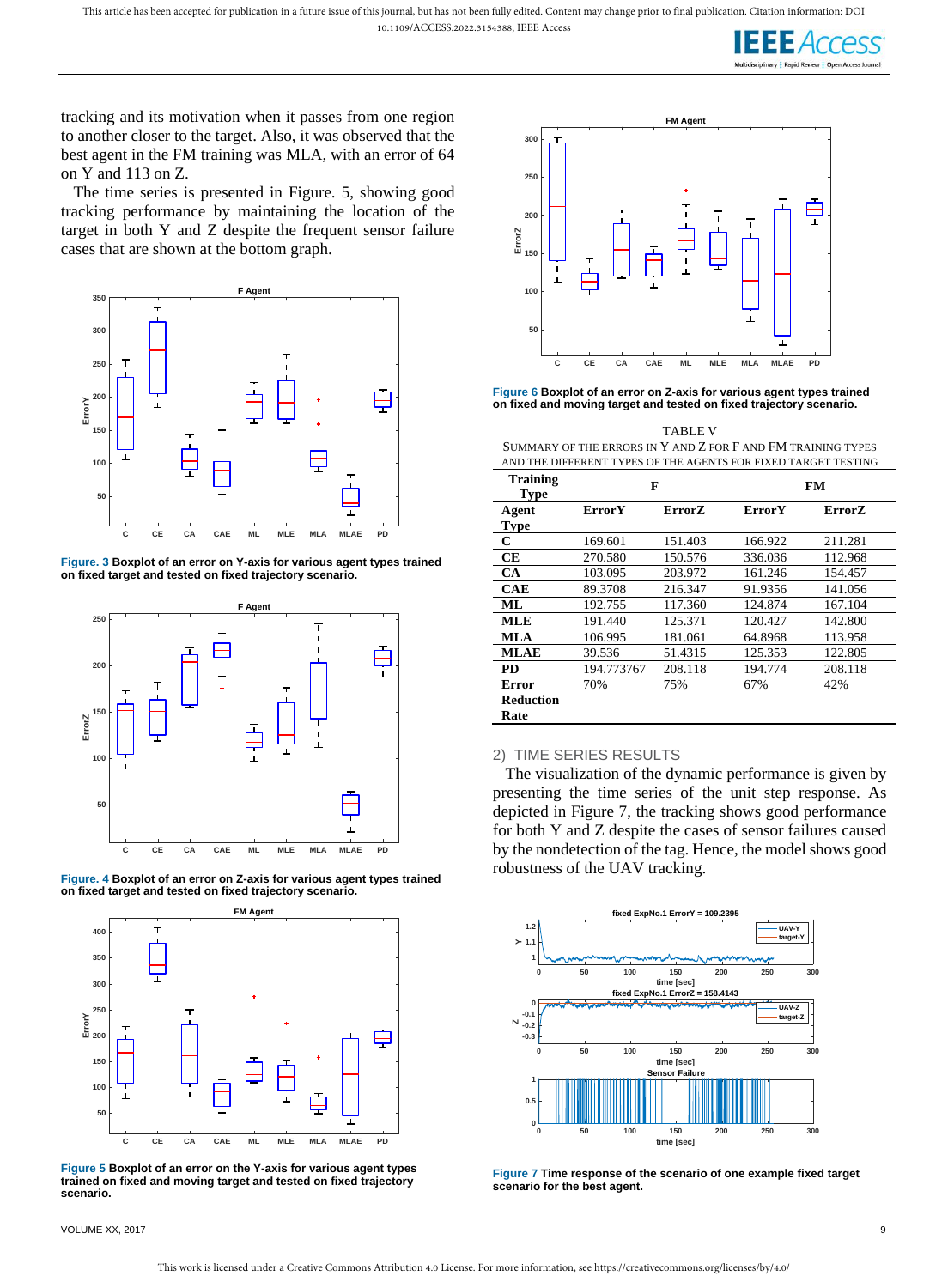This article has been accepted for publication in a future issue of this journal, but has not been fully edited. Content may change prior to final publication. Citation information: DOI 10.1109/ACCESS.2022.3154388, IEEE Access

#### *B. Moving with Square Trajectory*

The evaluation of the target that moves along a square trajectory was decomposed into two subsections. The first is the statistical evaluation, presented in (1), and the second is the time series evaluation, presented in (2).

#### 1) STATISTICAL RESULTS

Similarly, the tracking performance of the square trajectory scenarios conducted by the object observed from Figures 8, 9, 10, and 11 show that the best-achieved tracking performance was accomplished by MLAE for the F-agent, with an accumulated error in Y and Z close to 50. On the other side, the maximum error has occurred by the PD, showing an error of approximately 300 in Y and Z. Additionally, a decline in the performance for the FM agents with the well-accomplished performance of MLA and the least performance of CE was observed. The median values of the errors are shown in Table VI, demonstrating that MLAE has generated an error of 43 and 54 in Y and Z, respectively. In addition, good tracking performance in the time-series graph in the table for the MLAE model is visualized.







**Figure 9 Boxplot of an error on Z-axis for various agent types trained on fixed target and tested on square trajectory scenario.**



**Figure 10 Boxplot of an error on Y-axis for various agent types trained on fixed followed by moving target and tested on square trajectory.**



**Figure 11 Boxplot of an error on Z-axis for various agent types trained on fixed followed by moving target and tested on square trajectory scenario.**

TABLE VI SUMMARY OF THE ERRORS IN Y AND Z FOR F AND FM TRAINING TYPES AND THE DIFFERENT TYPES OF THE AGENTS FOR SQUARE TARGET TESTING

| <b>Training</b><br><b>Type</b> |         | F       |         | FM      |
|--------------------------------|---------|---------|---------|---------|
| Agent<br><b>Type</b>           | Error Y | Error Z | Error Y | Error Z |
| $\mathbf C$                    | 184.166 | 177.681 | 189.982 | 216.855 |
| CЕ                             | 264.580 | 209.041 | 384.108 | 141.549 |
| CA                             | 123.832 | 213.582 | 159.404 | 186.677 |
| <b>CAE</b>                     | 100.680 | 210.517 | 114.026 | 150.481 |
| ML                             | 220.008 | 153.393 | 182.467 | 190.611 |
| <b>MLE</b>                     | 210.726 | 154.562 | 142.353 | 173.775 |
| <b>MLA</b>                     | 122.576 | 181.085 | 79.970  | 118.095 |
| MLAE                           | 43.3472 | 54.3656 | 164.230 | 151.103 |
| PD                             | 299.611 | 318.629 | 299.611 | 318.629 |
| Error                          | 86%     | 83%     | 73%     | 63%     |
| Reduction<br>Rate              |         |         |         |         |

#### 2) TIME SERIES RESULTS

For visualizing the dynamic behavior of the tracking, the time series of the UAV compared with the target in Y and Z is provided in Figure 12. The tracking shows less deviation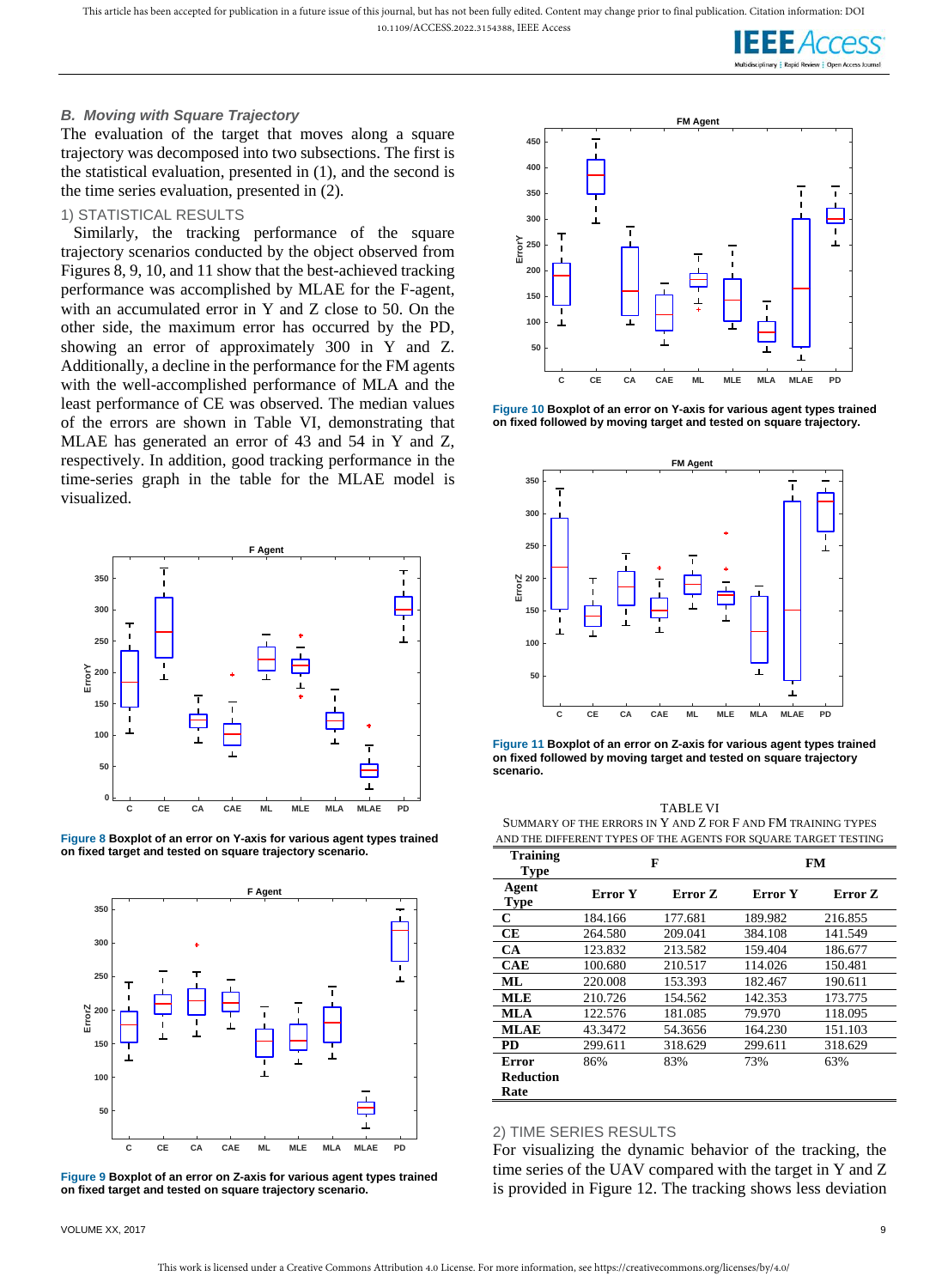

between the two-time series, showing good tracking performance despite the cases of sensor failures in detecting the tag, which is represented by pulses in the bottom graph.



**Figure 12 Time response of the scenario of one example square target scenario for the best agent.**

# *c. Blinking Target*

The final testing scenario was conducted on the blinking target, which explores the dynamic aspect of the tracking performance when the target moves in a disconnected way.

# 1) STATISTICAL RESULTS

The statistical results of the simulation experiments were also conducted for the blinking target. As observed in Figures 13, 14, 15, and 16, the least generated error on Y was 51 for the CAE agent, and the least generated error on Z was 52 for the MLE agent in the case of the F-trained agent.

On the other side, the least generated error on Y was 60 for the CAE agent, and on Z, it was 56 for the CE agent in the case of the FM trained agent. This indicates the superiority of the CAE performance at blinking-targets tracking. In addition, observing the behavior of the boxplot, the testing of the FM trained agents has resulted in a longer box, which shows less stability than the case of testing on the F-trained agents. The median values of the errors are shown in Table VII.



**Figure 13 Boxplot of an error on Y-axis for various agent types trained on fixed target and tested on blinking target scenario.**







**Figure 15 Boxplot of an error on Y-axis for various agent types trained on fixed followed by moving target and tested on blinking target scenario.**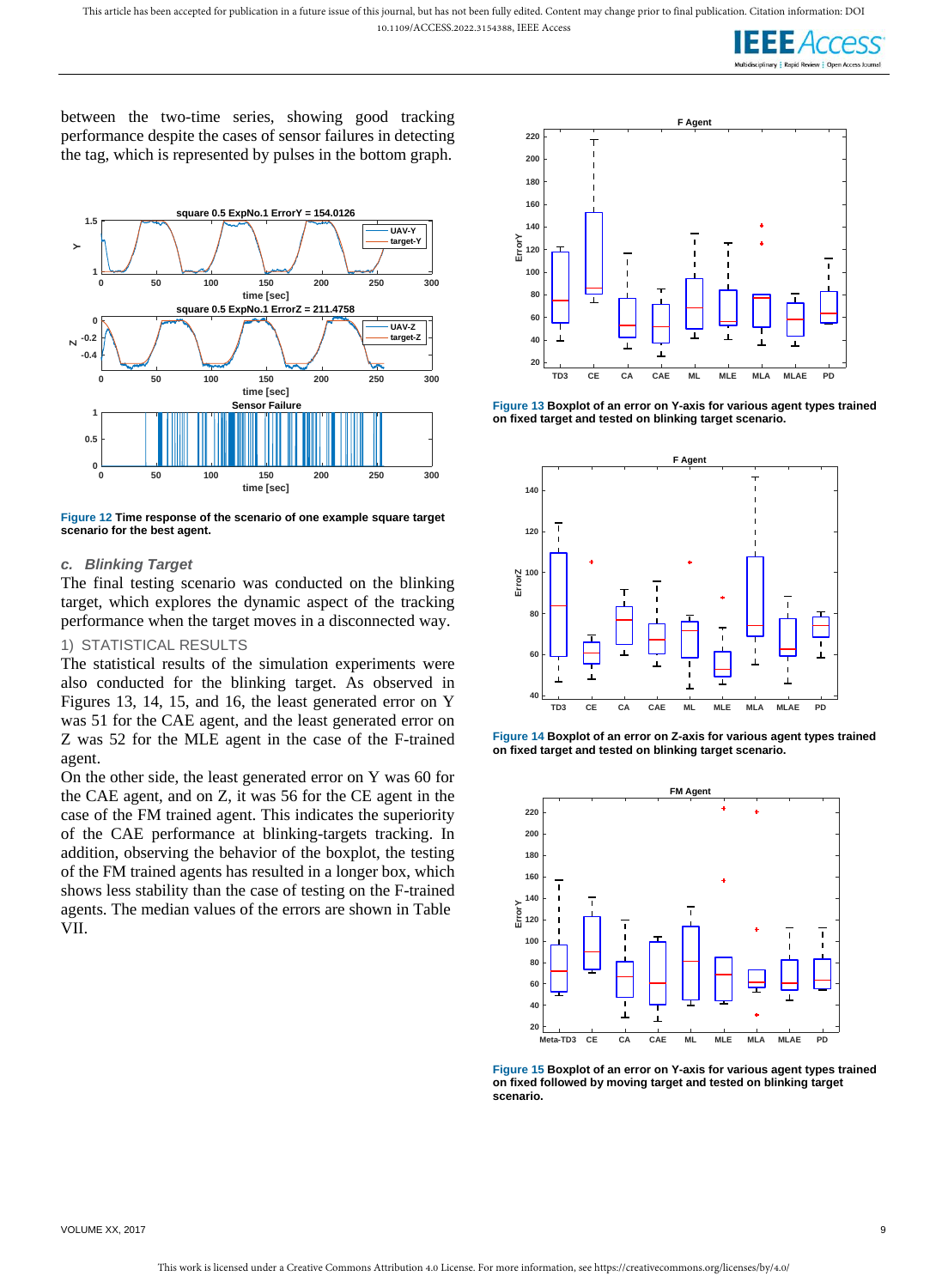



**Figure 16 Boxplot of an error on Z-axis for various agent types trained on fixed followed by moving target and tested on blinking target scenario.**

TABLE VII SUMMARY OF THE ERRORS IN Y AND Z FOR F AND FM TRAINING TYPES AND THE DIFFERENT TYPES OF THE AGENTS FOR BLINKING TARGET TESTING

|             |         | 1 LO 1 11 YU |                |         |  |
|-------------|---------|--------------|----------------|---------|--|
| Training    | F       |              | FМ             |         |  |
| Type        |         |              |                |         |  |
| Agent       | Error Y | Error Z      | <b>Error</b> Y | Error Z |  |
| Type        |         |              |                |         |  |
| C           | 74.770  | 83.772       | 71.722         | 75.915  |  |
| CЕ          | 86.037  | 60.663       | 89.645         | 56.110  |  |
| CA.         | 52.727  | 76.731       | 66.527         | 71.640  |  |
| <b>CAE</b>  | 51.554  | 67.295       | 60.585         | 62.225  |  |
| ML          | 68.559  | 71.521       | 80.934         | 67.519  |  |
| <b>MLE</b>  | 56.393  | 52.823       | 68.363         | 76.365  |  |
| MLA         | 77.294  | 74.054       | 61.153         | 77.516  |  |
| <b>MLAE</b> | 57.952  | 62.598       | 60.699         | 72.917  |  |
| <b>PD</b>   | 63.443  | 74.056       | 63.443         | 74.056  |  |
|             |         |              |                |         |  |

#### 2) TIME SERIES RESULTS

The tracking response of one scenario from the experiments of the best accomplishing agent with respect to both Y and Z signals is visualized in Figure 17. The results show that within 5 seconds, the UAV was capable of maintaining minimum error on both Y and Z with respect to the target. In addition, the UAV was not affected by the frequent sensor failure that occurs because of the reduced quality of the UAV camera as it is considered as a cheap sensor.



**Figure 17. Time response of the scenario of one example blinking target scenario for the best agent**

#### *D- Cross Analysis*

Comparing the various models based on both F agent and FM agent for the fixed scenario, it is found that MLAE has accomplished the least errors for F agent, 39 and 51 for and *Z* respectively, while MLA has accomplished the least error for FM agent in Y which is 65 and the second least in Z which is 114. The same was observed for the moving scenario. However, the superiority of MLAE and MLA was not found for the blinking scenario. This is interpreted by the difference between training an agent using standard fixed or moving scenarios on one side and training on random movement (blinking) on the other side. The latter is more challenging in providing represented knowledge to the agent.

#### *E- Learned Lessons*

It was observed from the three sets of scenarios that the developed RL based tracking improves the performance of the moving scenarios. This improvement is accomplished by minimizing the distance between the target and UAV, considering the dynamical variables such as velocity and acceleration, and capturing the behavior of target mobility. Additionally, the multi-level rewarding based training (MLA) based on position, followed by velocity and acceleration, is more beneficial for improving the learning of the dynamical behavior based on RL than combining the three variables in one rewarding function. Also, it was observed that the piecewise rewarding function or achievement rewaeding (CA) is useful for increasing learning effectiveness for dynamical behavior such as tracking than the simple continuous rewarding function. Lastly, the agent selection algorithm helps avoid overfitting, resulting from a higher allocated number of episodes for training.

#### **VIII. CONCLUSION AND FUTURE WORKS**

In this article, a novel algorithm for target tracking using the UAV is presented. The algorithm uses a recently developed agent architecture of RL, named TD3. The agent is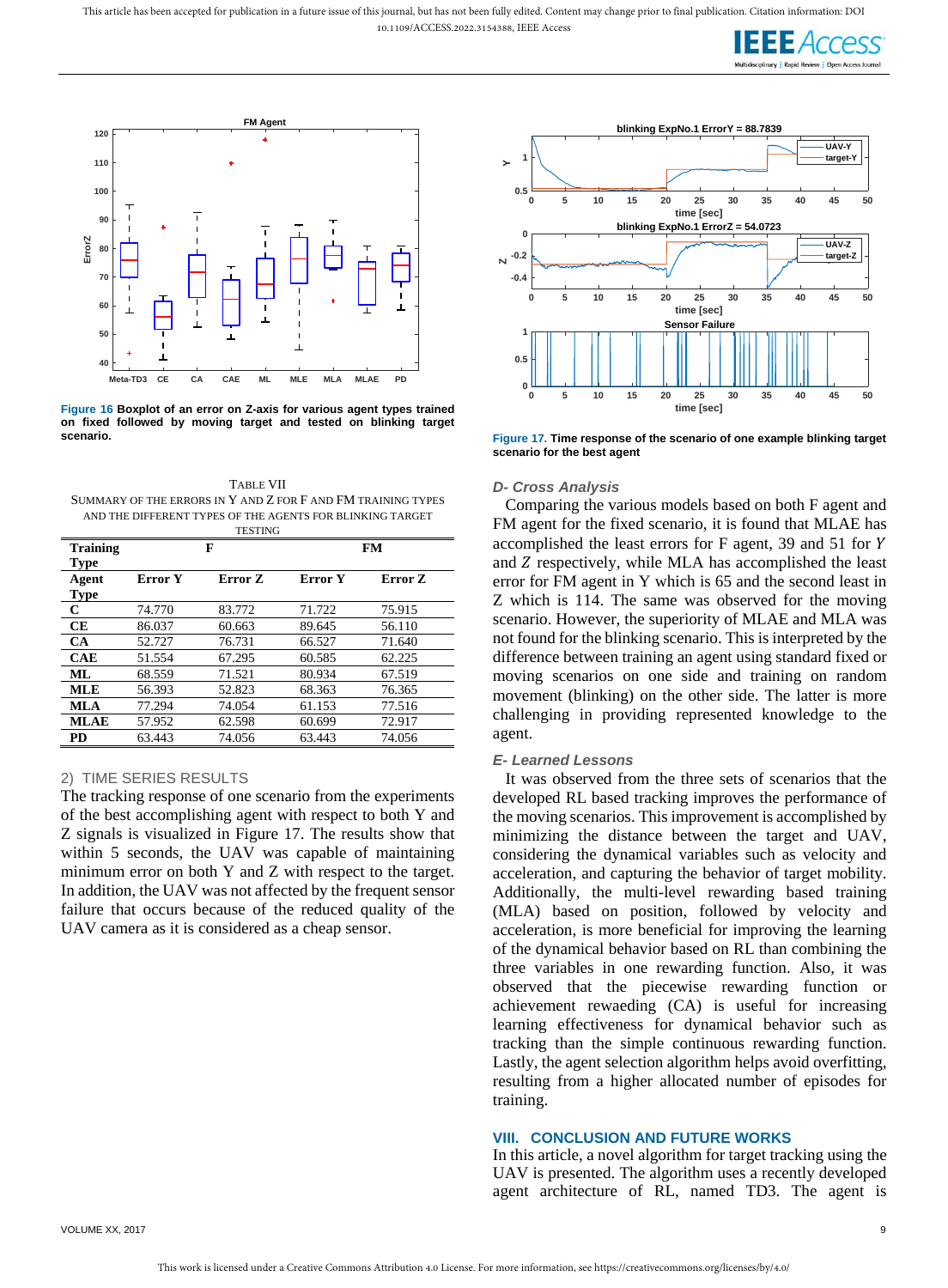

responsible for Y and Z control, whereas the third dimension,  $x$ , is controlled by the PID controller. This is by considering that the target only moves within  $y$  and  $z$ dimensions. The state contains the relative position and velocity between the UAV and the target. The actions are responsible for changing the acceleration of  $y$  and  $z$ . The reward was formulated based on three terms: position, velocity, and acceleration rewarding. The training was carried out based on two concepts: single-stage and combinatory rewarding of the three terms and multistage rewarding based on position, velocity, and acceleration one after the other. In addition, two methods were used for training: 1-fixed target training to produce the F-agent 2 fixed, followed by moving target training to produce the FM agent.

Two developments were added: (1) exponential factor was added to the velocity and acceleration terms to limit their effect on the policy surface, and (2) achievement rewarding to add more stability to the performance. The evaluation was based on three testing scenarios: fixed target, square trajectory target, and blinking target. The results showed that the best-accomplished performance was achieved by the multistage concept with both exponential and achievement rewarding for the fixed trained agent in the case of the fixed and square moving target and for a combined agent with both exponential and achievement rewarding for fixed trained agent in the case of the blinking target. This reveals that both combinatory and multistage training with both exponential and achievement when conducting the training on a fixed target is more effective for learning. Furthermore, the role of the exponential term in limiting the effect on the dynamic target, which is secondary in the learning and the role of achievement in boosting the training and stabilizing it, are promising concepts for developing more complicated models of tracking. Future work should extend the model to 3D-based RL tracking and explore its applicability to specific real-world applications such as target following in the military.

#### **REFERENCES**

- [1] P. Grippa, D. A. Behrens, F. Wall, and C. Bettstetter, "Drone delivery systems: Job assignment and dimensioning," Autonomous Robots, vol. 43, no. 2, pp. 261-274, 2019.
- [2] B. Mishra, D. Garg, P. Narang, and V. Mishra, "Dronesurveillance for search and rescue in natural disaster," Computer Communications, vol. 156, pp. 1-10, 2020.
- [3] A. Abdallah, M. Z. Ali, J. Mišić, and V. B. Mišić, "Efficient security scheme for disaster surveillance UAV communication networks," Information, vol. 10, no. 2, p. 43, 2019.
- [4] R. S. De Moraes and E. P. De Freitas, "Multi-UAV based crowd monitoring system," IEEE Transactions on Aerospace Electronic Systems, vol. 56, no. 2, pp. 1332-1345, 2019.
- [5] H. You, "Mission-driven autonomous p0erception and fusion based on UAV swarm," Chinese Journal of Aeronautics, 2020.
- [6] E. Lygouras, N. Santavas, A. Taitzoglou, K. Tarchanidis, A. Mitropoulos, and A. Gasteratos, "Unsupervised human detection with an embedded vision system on a fully autonomous uav for search and rescue operations," Sensors, vol. 19, no. 16, p. 3542, 2019.
- [7] G. Joshi, B. Pal, I. Zafar, S. Bharadwaj, and S. Biswas, "Developing Intelligent Fire Alarm System and Need of UAV," in International Conference on Unmanned Aerial System in Geomatics, 2019, pp. 403-414: Springer.
- [8] B. B. Kocer, T. Tjahjowidodo, M. Pratama, and G. G. L. Seet, "Inspection-while-flying: An autonomous contact-based nondestructive test using UAV-tools," Automation in Construction, vol. 106, p. 102895, 2019.
- [9] Y. Zhang, X. Yuan, W. Li, and S. Chen, "Automatic power line inspection using UAV images," Remote Sensing, vol. 9, no. 8, p. 824, 2017.
- [10] D. Bareiss, J. R. Bourne, and K. K. Leang, "On-board model-based automatic collision avoidance: application in remotely-piloted unmanned aerial vehicles," Autonomous Robots, vol. 41, no. 7, pp. 1539-1554, 2017.
- [11] J. Aleotti et al., "Detection of nuclear sources by UAV teleoperation using a visuo-haptic augmented reality interface," Sensors, vol. 17, no. 10, p. 2234, 2017.
- [12] A. Khadka, B. Fick, A. Afshar, M. Tavakoli, and J. Baqersad, "Non-contact vibration monitoring of rotating wind turbines using a semi-autonomous UAV," Mechanical Systems and Signal Processing, vol. 138, p. 106446, 2020.
- [13] D. Zhang and R. P. Khurshid, "Variable-Scaling Rate Control for Collision-Free Teleoperation of an Unmanned Aerial Vehicle," arXiv preprint arXiv:1911.04466, 2019.
- [14] A. Uryasheva, M. Kulbeda, N. Rodichenko, and D. Tsetserukou, "DroneGraffiti: autonomous multi-UAV spray painting," in ACM SIGGRAPH 2019 Studio, 2019, pp. 1-2.
- [15] A. Castillo, R. Sanz, P. Garcia, W. Qiu, H. Wang, and C. Xu, "Disturbance observer-based quadrotor attitude tracking control for aggressive maneuvers," Control Engineering Practice, vol. 82, pp. 14-23, 2019.
- [16] L.-X. Xu, H.-J. Ma, D. Guo, A.-H. Xie, and D.-L. Song, "Backstepping sliding-mode and cascade active disturbance rejection control for a quadrotor UAV," IEEE/ASME Transactions on Mechatronics, vol. 25, no. 6, pp. 2743-2753, 2020.
- [17] A. Singla, S. Padakandla, and S. Bhatnagar, "Memory-based deep reinforcement learning for obstacle avoidance in UAV with limited environment knowledge," IEEE Transactions on Intelligent Transportation Systems, 2019.
- [18] M. De Benedetti, F. D'Urso, G. Fortino, F. Messina, G. Pappalardo, and C. Santoro, "A fault-tolerant self-organizing flocking approach for UAV aerial survey," Journal of Network Computer Applications, vol. 96, pp. 14-30, 2017.
- [19] J. Wang, Z. Zhou, C. Wang, and Z. Ding, "Cascade structure predictive observer design for consensus control with applications to UAVs formation flying," Automatica, vol. 121, p. 109200, 2020.
- [20] R. Gabriele and L. Marco, "A Computer Vision Line-Tracking Algorithm for Automatic UAV Photovoltaic Plants Monitoring Applications [J]," Energies, vol. 13, no. 4, 2020.
- [21] V. M. Becerra, "Autonomous control of unmanned aerial vehicles," ed: Multidisciplinary Digital Publishing Institute, 2019.
- [22] M. Fliess, "Model-free control and intelligent PID controllers: towards a possible trivialization of nonlinear control?," IFAC Proceedings Volumes, vol. 42, no. 10, pp. 1531-1550, 2009.
- [23] A. E. Sallab, M. Abdou, E. Perot, and S. Yogamani, "Deep reinforcement learning framework for autonomous driving," Electronic Imaging, vol. 2017, no. 19, pp. 70-76, 2017.
- [24] K. Kersandt, "Deep reinforcement learning as control method for autonomous uavs," Universitat Politècnica de Catalunya, 2018.
- [25] M. Pina Navarro, "Control mediante aprendizaje por refuerzo del robot Pepper," 2021.
- [26] S. Fujimoto, H. Hoof, and D. Meger, "Addressing function approximation error in actor-critic methods," in International Conference on Machine Learning, 2018, pp. 1587-1596: PMLR.
- [27] B. Li, Z. Gan, D. Chen, and D. Sergey Aleksandrovich, "UAV Maneuvering Target Tracking in Uncertain Environments Based on Deep Reinforcement Learning and Meta-Learning," Remote Sensing, vol. 12, no. 22, p. 3789, 2020.
- [28] C.-H. Pi, K.-C. Hu, S. Cheng, and I.-C. Wu, "Low-level autonomous control and tracking of quadrotor using reinforcement learning," Control Engineering Practice, vol. 95, p. 104222, 2020.
- [29] W. Du, T. Guo, J. Chen, B. Li, G. Zhu, and X. Cao, "Cooperative pursuit of unauthorized UAVs in urban airspace via Multi-agent